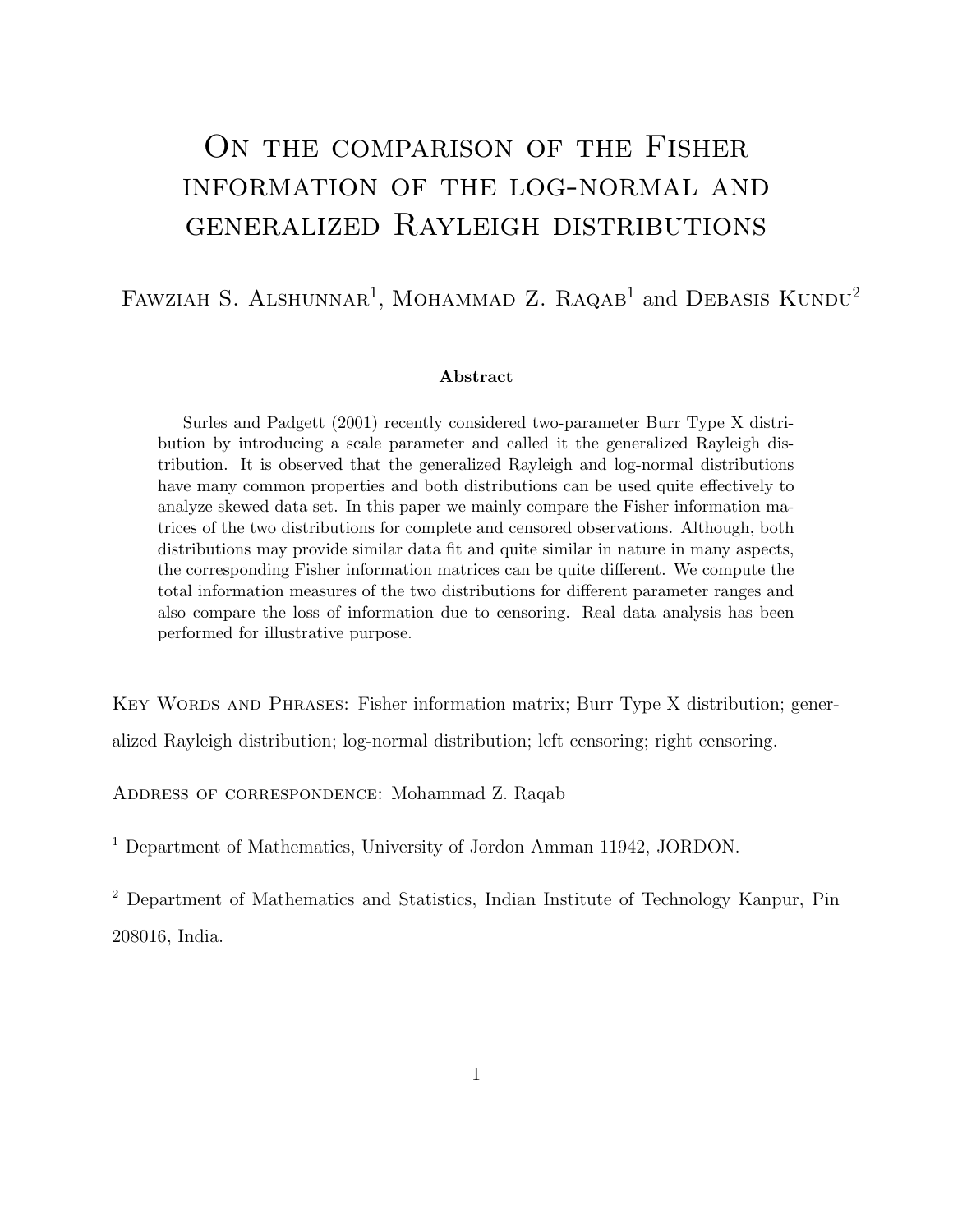### 1 INTRODUCTION

Recently, Surles and Padgett [21] considered the two parameter Burr Type X distribution by introducing a scale parameter and correctly named it as the generalized Rayleigh (GR) distribution. The two-parameter GR distribution for  $\alpha > 0$  and  $\lambda > 0$  has the cumulative distribution function (CDF) and probability density function (PDF)

$$
F_{GR}(x; \alpha, \lambda) = \left(1 - e^{-(\lambda x)^2}\right)^{\alpha}; \quad \text{for} \quad x > 0,
$$
 (1)

and

$$
f_{GR}(x; \alpha, \lambda) = 2\alpha\lambda^2 x e^{-(\lambda x)^2} \left(1 - e^{-(\lambda x)^2}\right)^{\alpha - 1}; \quad \text{for} \quad x > 0,
$$
 (2)

respectively. Here  $\alpha$  and  $\lambda$  are the shape and scale parameters respectively. From now on the generalized Rayleigh distribution with the shape parameter  $\alpha$  and scale parameter  $\lambda$  will be denoted by  $GR(\alpha, \lambda)$ . Several aspects of the GR distribution have been studied by Surles and Padgett [21], Raqab and Kundu [19] and Kundu and Raqab [15]. For some general references on Burr Type X distribution, the readers are referred to Sartawi and Abu-Salih [20], Jaheen [9, 10], Ahmad et al. [2], Raqab [18] and the references cited there. It is observed that the GR distribution is always right skewed and they can be used quite effectively to analyze any skewed data. Shapes of the different PDFs of the GR distribution can be found in Raqab and Kundu [19].

Among several other right skewed distributions, two parameter log-normal distribution also is used quite effectively to analyze lifetime skewed data. In this paper it is assumed that the two-parameter log-normal distribution for  $\beta > 0$ ,  $\sigma > 0$  has the PDF

$$
f_{LN}(x;\beta,\sigma) = \frac{1}{\sqrt{2\pi}x\sigma}e^{-\frac{(\ln x - \ln \beta)^2}{2\sigma^2}}; \qquad x > 0.
$$
 (3)

Here  $\sigma$  and  $\beta$  are the shape and scale parameters respectively. The corresponding CDF can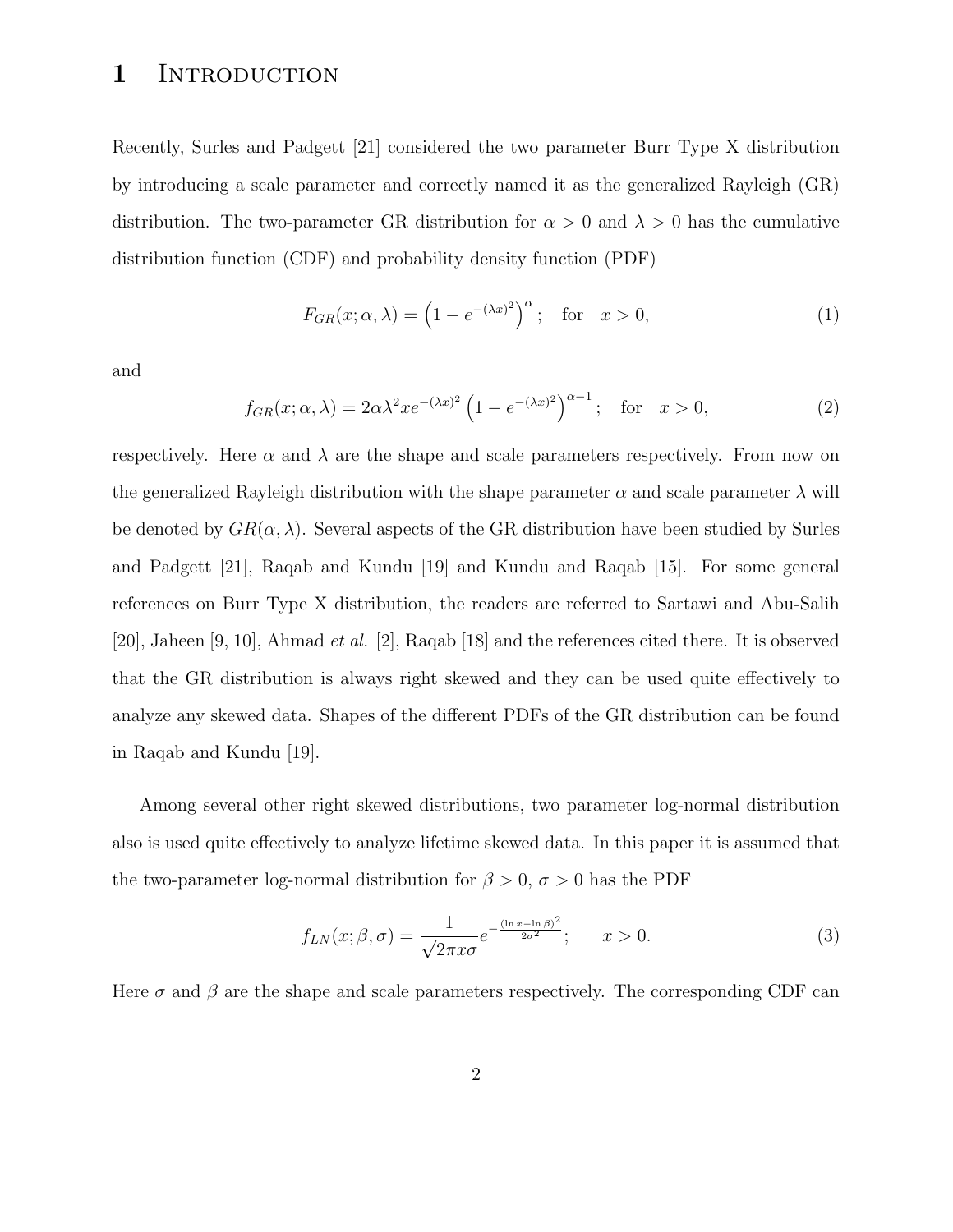be expressed as

$$
F_{LN}(x;\sigma,\beta) = \Phi\left(\frac{\ln x - \ln \beta}{\sigma}\right) = \frac{1}{2} + \frac{1}{2} Erf\left(\frac{\ln x - \ln \beta}{\sqrt{2}\sigma}\right),\tag{4}
$$

where  $\Phi(\cdot)$  is the cumulative distribution function of a standard normal distribution and

$$
Erf(x) = \frac{2}{\sqrt{\pi}} \int_0^x e^{-t^2} dt.
$$
\n
$$
(5)
$$

From now on a log-normal distribution with the PDF (3) will be denoted by  $LN(\sigma, \beta)$ . A log-normal distribution has always a unimodal PDF. The shapes of the different log-normal PDFs can be obtained in Johnson et al. [11].

The Fisher information matrix of a distribution function, plays a significant role in any statistical inference. Therefore, computation of the Fisher information matrix is quite important both from the theoretical and applications point of view. It can be used to compute the asymptotic variance of any function of the estimators and in turn it can be used to construct confidence intervals also. Recently it is observed by Kundu and Raqab [14] that for certain ranges of the shape and scale parameters the PDFs of the log-normal and the generalized Rayleigh distributions can be very close. For example, see Figures 1 and 2 of Kundu and Raqab [14], where it is observed that the the PDFs and CDFs of GR(15, 1) and LN(0.1822, 1.7620) are almost indistinguishable.

Computation of the Fisher information matrix for both complete and censored sample, is very important in the statistical literature. In this paper we compute and compare the Fisher information matrices of both distributions for (i) complete sample and (ii) censored sample (fixed time). We compare the total information measures and also the loss of information due to truncation. It is interesting to observe that although the PDFs of the log-normal and GE distributions can be quite close but the total information measures or the loss of information measures due to truncation can be quite different, which is quite counter intuitive.

The rest of the paper is organized as follows. We provide the necessary preliminaries in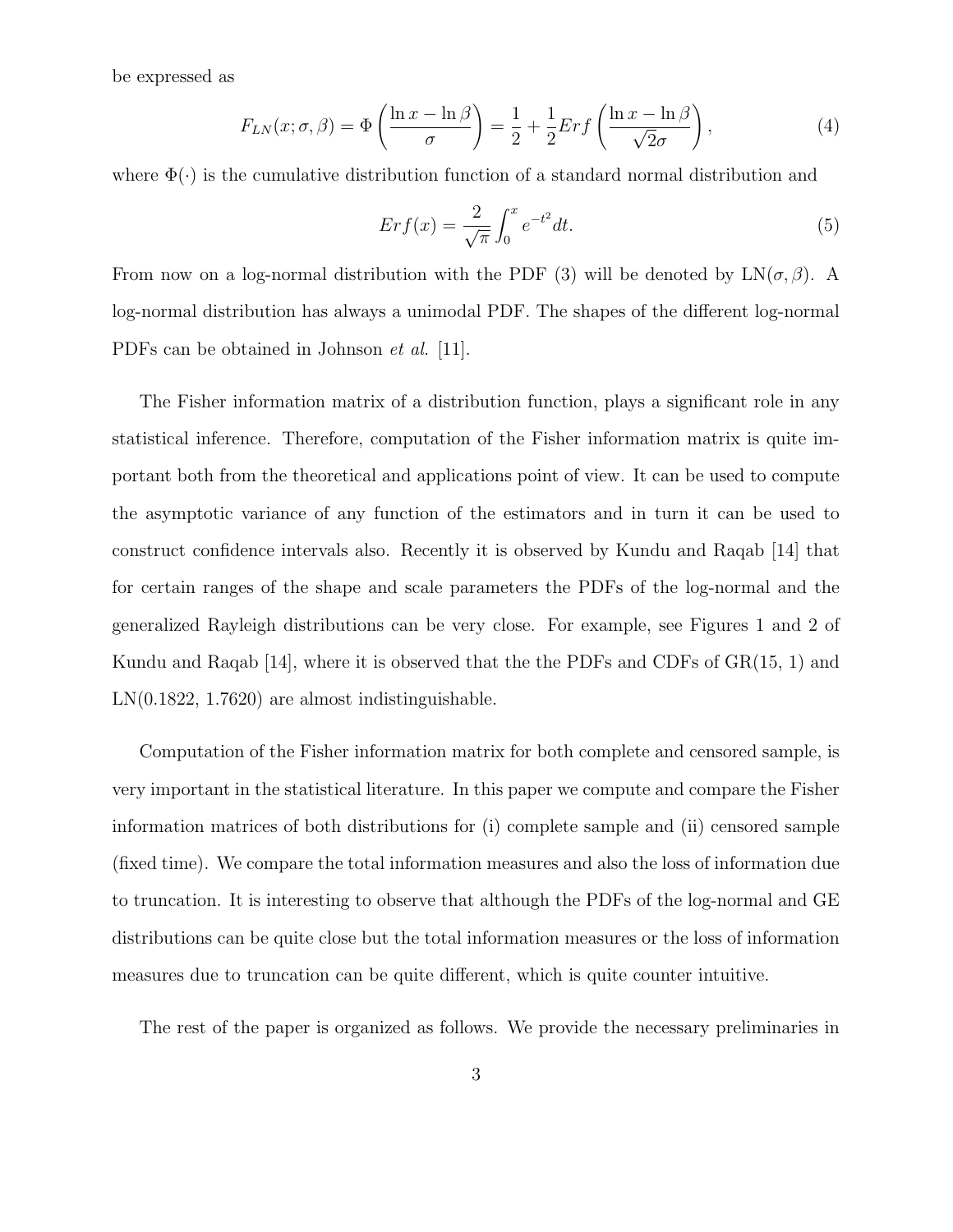Section 2. The results for complete sample and censored sample are provided in Sections 3 and 4. We analyze one data set in Section 5 and finally conclude the paper in Section 6.

# 2 Preliminaries

Let  $X > 0$  be a continuous random variable with the CDF, survival function and PDF as  $F(x; \theta)$ ,  $\bar{F}(x; \theta)$  and  $f(x; \theta)$  respectively. Here  $\theta$  is a vector parameter and for brevity it is assumed that  $\boldsymbol{\theta} = (\theta_1, \theta_2)$ , although all the results in this section are valid for any finite dimensional vector. The hazard function and reversed hazard function of X will be denoted by

$$
h(x; \theta) = \frac{f(x; \theta)}{\overline{F}(x; \theta)} = -\frac{d}{dx} \ln \overline{F}(x; \theta) \quad \text{and} \quad r(x; \theta) = \frac{f(x; \theta)}{F(x; \theta)} = \frac{d}{dx} \ln F(x; \theta) \quad (6)
$$

respectively. Under the standard regularity conditions (see Lehmann [16]), the Fisher information matrix for the parameter vector  $\boldsymbol{\theta}$  is

$$
I(\boldsymbol{\theta}) = E\left( \left[ \frac{\frac{\partial}{\partial \theta_1} \ln f(X : \boldsymbol{\theta})}{\frac{\partial}{\partial \theta_2} \ln f(X : \boldsymbol{\theta})} \right] \left[ \frac{\partial}{\partial \theta_1} \ln f(X : \boldsymbol{\theta}) \frac{\partial}{\partial \theta_2} \ln f(X : \boldsymbol{\theta}) \right] \right).
$$
(7)

Interestingly it may be observed that  $I(\theta)$  can be expressed as

$$
I(\boldsymbol{\theta}) = E\left( \left[ \frac{\frac{\partial}{\partial \theta_1} \ln h(X; \boldsymbol{\theta})}{\frac{\partial}{\partial \theta_2} \ln h(X; \boldsymbol{\theta})} \right] \left[ \frac{\partial}{\partial \theta_1} \ln h(X; \boldsymbol{\theta}) \frac{\partial}{\partial \theta_2} \ln h(X; \boldsymbol{\theta}) \right] \right)
$$
(8)

or

$$
I(\boldsymbol{\theta}) = E\left( \left[ \frac{\frac{\partial}{\partial \theta_1} \ln r(X : \boldsymbol{\theta})}{\frac{\partial}{\partial \theta_2} \ln r(X : \boldsymbol{\theta})} \right] \left[ \frac{\partial}{\partial \theta_1} \ln r(X : \boldsymbol{\theta}) \frac{\partial}{\partial \theta_2} \ln r(X : \boldsymbol{\theta}) \right] \right).
$$
(9)

respectively. The derivations of (8) and (9) are quite simple and they can be obtained using the definition of the hazard function and reversed hazard function in terms of the density function, see for example Efron and Johnstone [5] and Gupta et al. [8]. It may be mentioned that sometimes it may be convenient to use  $(8)$  or  $(9)$  than  $(7)$ .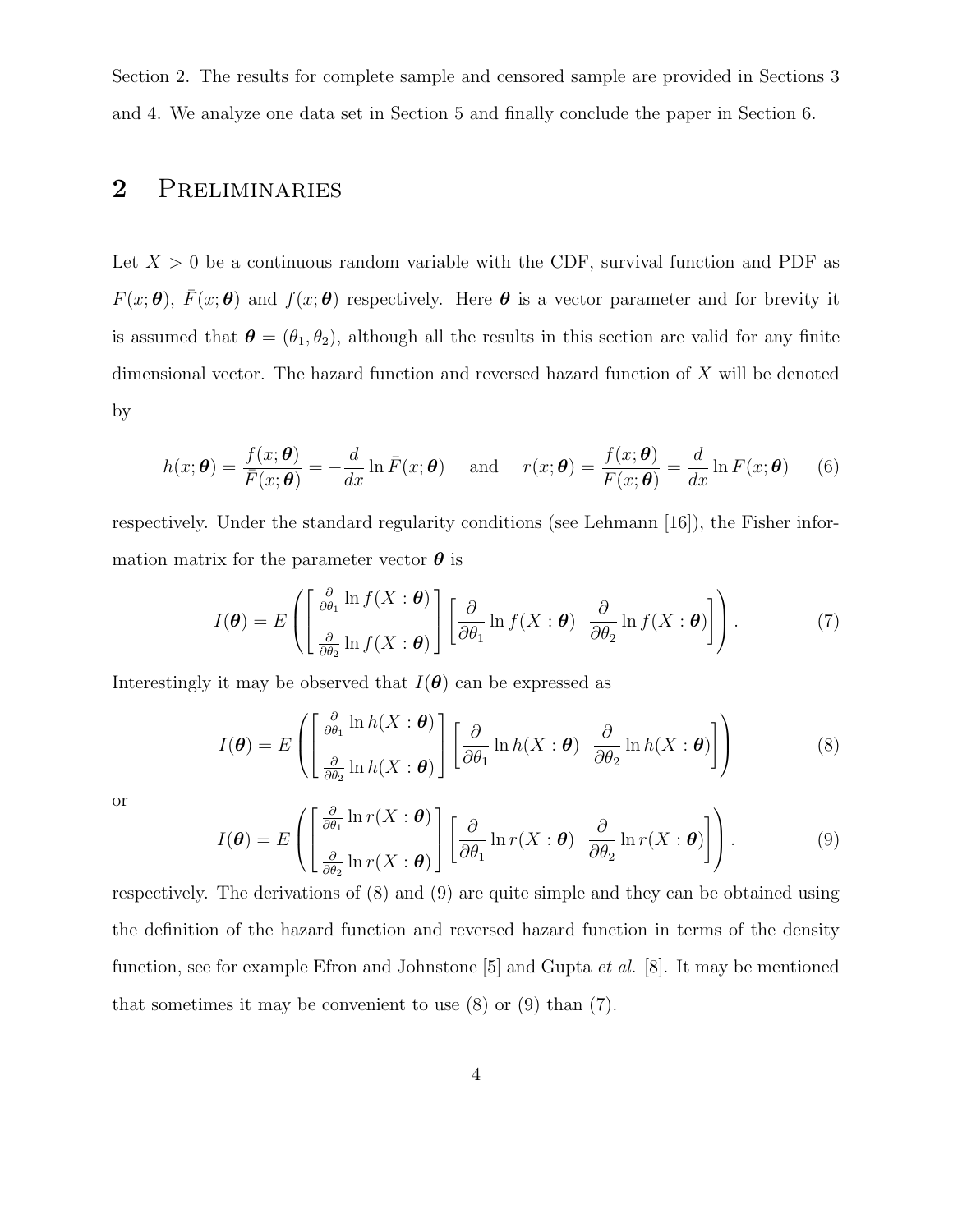Now consider the case when the observation  $X$  is both left and right censored at fixed time points  $T_1$  and  $T_2$  respectively, *i.e.* one observes Y, where

$$
Y = \begin{cases} X & \text{if } T_1 < X < T_2 \\ T_1 & \text{if } X < T_1 \\ T_2 & \text{if } X > T_2. \end{cases}
$$

In this case the Fisher information of one observation Y for the parameter vector  $\boldsymbol{\theta}$  is

$$
I_C(\boldsymbol{\theta}; T_1, T_2) = \begin{bmatrix} a_{11} & a_{12} \\ a_{21} & a_{22} \end{bmatrix} + \frac{1}{\overline{F}(T_2; \boldsymbol{\theta})} \begin{bmatrix} \frac{\partial}{\partial \theta_1} \overline{F}(T_2; \boldsymbol{\theta}) \\ \frac{\partial}{\partial \theta_2} \overline{F}(T_2; \boldsymbol{\theta}) \end{bmatrix} \begin{bmatrix} \frac{\partial}{\partial \theta_1} \overline{F}(T_2; \boldsymbol{\theta}) & \frac{\partial}{\partial \theta_2} \overline{F}(T_2; \boldsymbol{\theta}) \\ \frac{\partial}{\partial \theta_1} \overline{F}(T_1; \boldsymbol{\theta}) & \frac{\partial}{\partial \theta_2} \overline{F}(T_1; \boldsymbol{\theta}) \end{bmatrix} + \frac{1}{\overline{F}(T_1; \boldsymbol{\theta})} \begin{bmatrix} \frac{\partial}{\partial \theta_1} F(T_1; \boldsymbol{\theta}) \\ \frac{\partial}{\partial \theta_2} F(T_1; \boldsymbol{\theta}) \end{bmatrix} \begin{bmatrix} \frac{\partial}{\partial \theta_1} F(T_1; \boldsymbol{\theta}) & \frac{\partial}{\partial \theta_2} F(T_1; \boldsymbol{\theta}) \end{bmatrix}
$$

$$
= I_M(\boldsymbol{\theta}; T_1, T_2) + I_R(\boldsymbol{\theta}; T_2) + I_L(\boldsymbol{\theta}; T_1) \quad \text{(say)}
$$
\n(10)

where

$$
a_{ij} = \int_{T_1}^{T_2} \left( \frac{\partial}{\partial \theta_i} \ln f(x; \boldsymbol{\theta}) \right) \left( \frac{\partial}{\partial \theta_j} \ln f(x; \boldsymbol{\theta}) \right) f(x; \boldsymbol{\theta}) dx,
$$

for  $i, j = 1, 2$ . Note that (10) can be obtained easily using the definition of the Fisher information of a random sample.

Therefore, the Fisher information for complete sample or for fixed right censored (at time  $T_2$ ) sample or for fixed left censored (at time  $T_1$ ) sample can be obtained as

$$
I_M(\boldsymbol{\theta};0,\infty), I_M(\boldsymbol{\theta};0,T_2) + I_R(\boldsymbol{\theta};T_2)
$$
 and  $I_M(\boldsymbol{\theta};T_1,\infty) + I_L(\boldsymbol{\theta};T_1)$ 

respectively, by observing the fact  $I_R(\theta; \infty) = 0$  and  $I_L(\theta; 0) = 0$ .

# 3 Fisher Information Matrices: Complete Sample

Let us denote the Fisher information matrix of the GR distribution as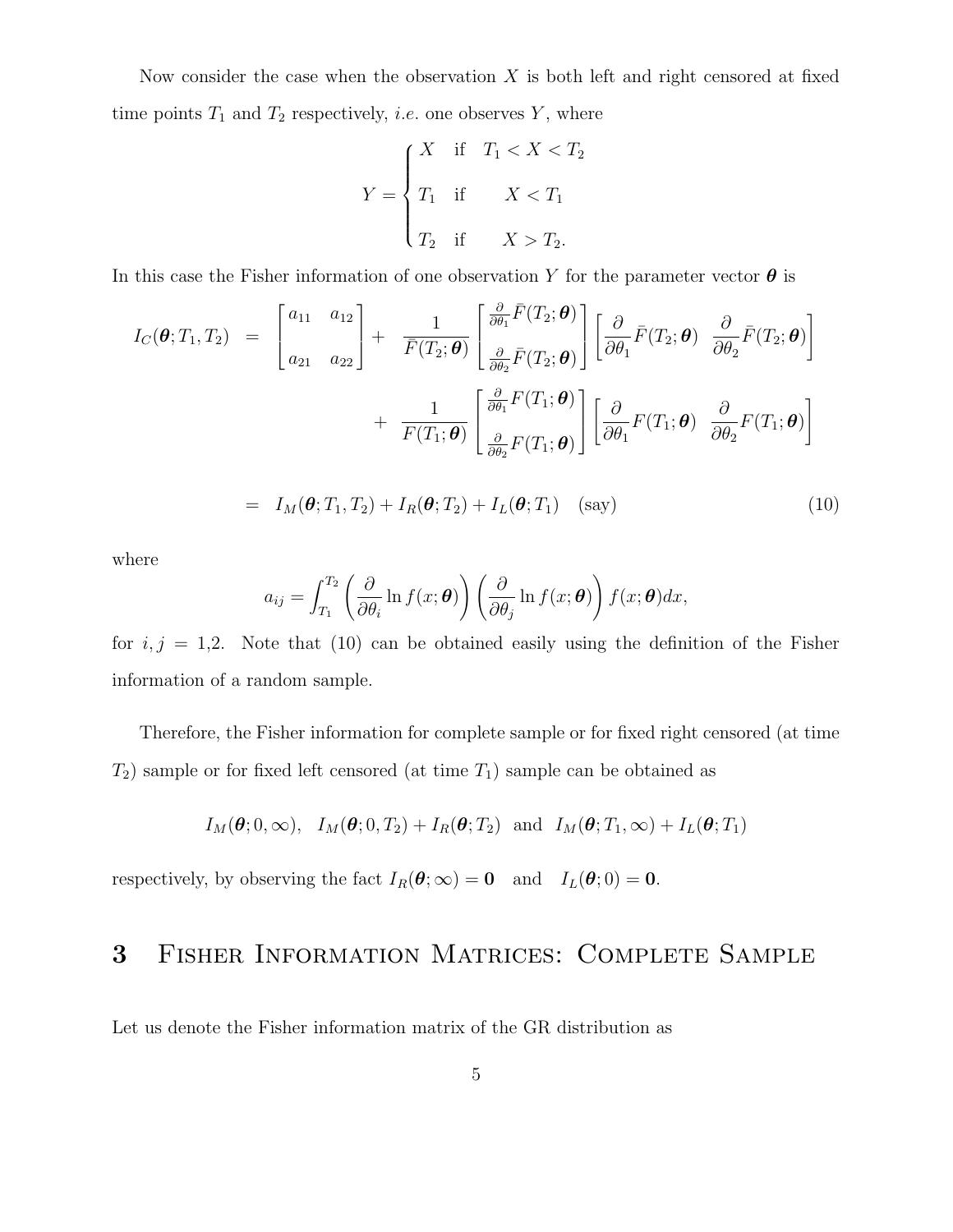$$
I_G(\alpha,\lambda) = \begin{bmatrix} f_{11G} & f_{12G} \\ f_{21G} & f_{22G} \end{bmatrix}.
$$
 (11)

Then

$$
f_{11G} = \frac{1}{\alpha^2},
$$
  
\n
$$
f_{12G} = f_{21G} = \frac{2}{\alpha \lambda} \int_0^1 \left(1 + \frac{\ln y^{\frac{1}{\alpha}}}{\alpha}\right) \eta(y) dy,
$$
  
\n
$$
f_{22G} = \frac{4}{\lambda^2} \int_0^1 \eta^2(y) dy,
$$

where

$$
\eta(y) = 1 + \ln(1 - y^{\frac{1}{\alpha}}) - \frac{(\alpha - 1)(1 - y^{\frac{1}{\alpha}})\ln(1 - y^{\frac{1}{\alpha}})}{y^{\frac{1}{\alpha}}}.
$$
\n(12)

It may be mentioned that  $f_{12G}$  and  $f_{22G}$  can be expressed in terms of Beta and digamma functions and they are presented in the Appendix.

If we denote the Fisher information matrix of the log-normal distribution as

$$
I_L(\sigma,\beta) = \begin{bmatrix} f_{11L} & f_{12L} \\ f_{21L} & f_{22L} \end{bmatrix},
$$
\n(13)

then

$$
f_{11L} = \frac{2}{\sigma^2}
$$
,  $f_{12L} = f_{21L} = 0$ ,  $f_{22L} = \frac{1}{\beta^2 \sigma^2}$ .

Some of the interesting features are observed by comparing the Fisher information matrices of the two distributions. In both cases if the shape (scale) parameter is known, the Fisher information of the scale (shape) parameter is inversely proportional to itself. Moreover, the maximum likelihood estimators (MLEs) of the shape and scale parameters are asymptotically independent for the log-normal distribution, but for GR distribution they are dependent.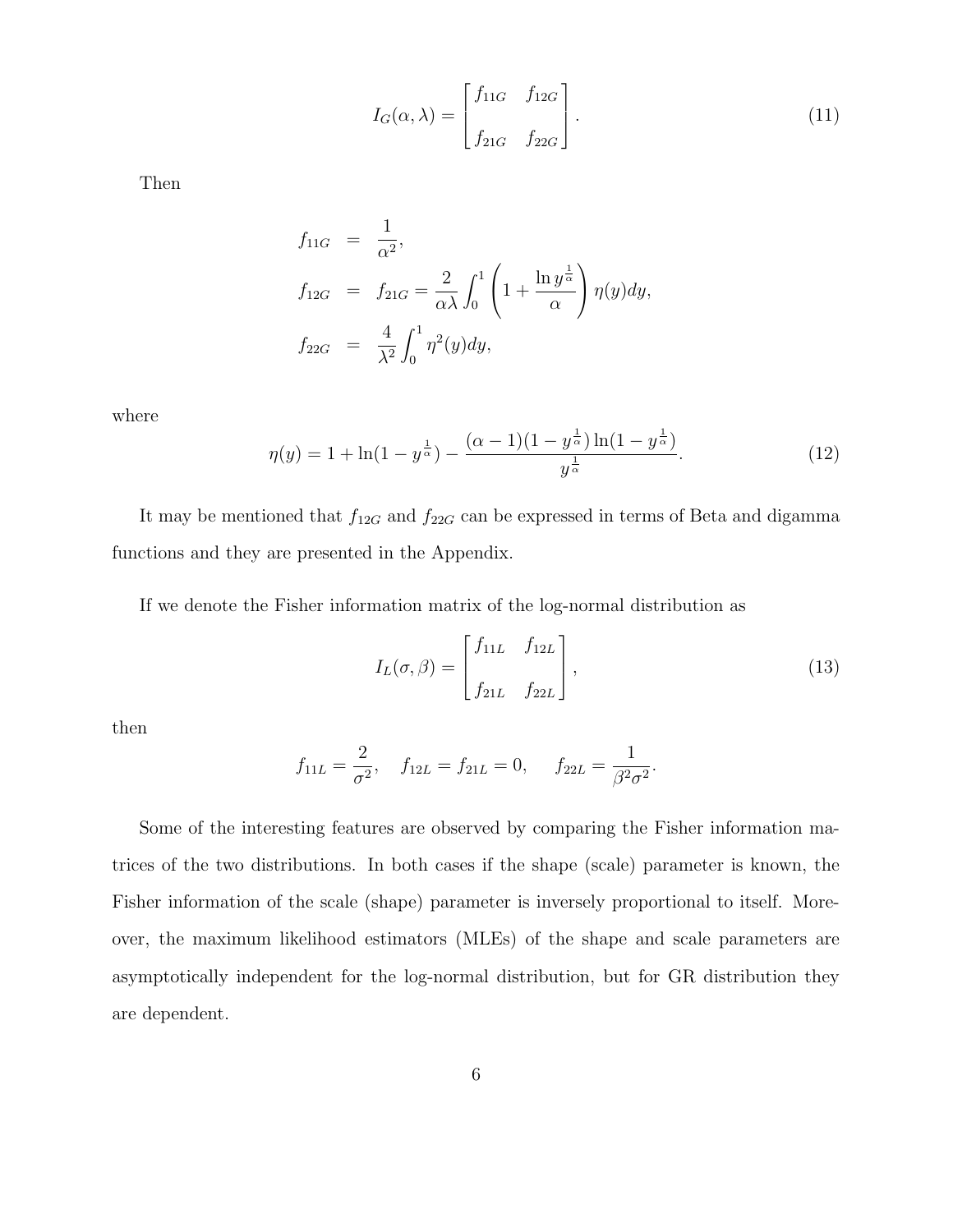Now we would like to compare the total information measures contained in the corresponding Fisher information matrices. Since  $\boldsymbol{\theta}$  is a vector parameter the comparison is not a trivial issue. Several methods can be adopted to compute the total information measure contained in a given Fisher information matrix. One of the measures can be the trace of the Fisher information matrix. It is similar to the E-optimality of the design of experiment problem. Note that the trace of Fisher information matrix is the sum of the Fisher information measures of the shape parameter (assuming scale parameter to be known) and the scale parameter (assuming shape parameter to be known). Another measure (inverse) can be the sum of the asymptotic variances of the MLEs of the shape and scale parameters, *i.e.* the trace of the inverse of the Fisher information matrix.

To compare the total information measures of the two distribution functions, it is quite natural to compare them at their *closest* values. The closeness (distance) between the two distribution functions can be defined in several ways. We have used the Kolmogorov-Smirnov distance as the distance measure between the two distribution functions. Kundu and Raqab [14] recently reported different values of  $\tilde{\alpha}$ ,  $\lambda$  for given  $\sigma$  so that  $\text{GR}(\tilde{\alpha}, \lambda)$  is closest to  $LN(\sigma,1)$  in terms of the Kolmogorov-Smirnov distance. We compare the trace and variance of the corresponding Fisher information matrices and the results are reported in Table 1. From Table 1 it is quite interesting to observe that even if the two distributions functions are quite close to each other, but the corresponding Fisher informations can be quite different.

One point should be mentioned here that although, the trace and the total variance have been used in the literature to represent the total information content in a random sample X regarding the parameter vector  $\theta$  but the trace or the total variance are not scale invariant. For example, if we make a scale change then not only the corresponding values but the trend also might change, (see for example Gupta and Kundu [7]), which may not be desirable . Similarly, if we re-parametrize, then also the total information measure with respect to one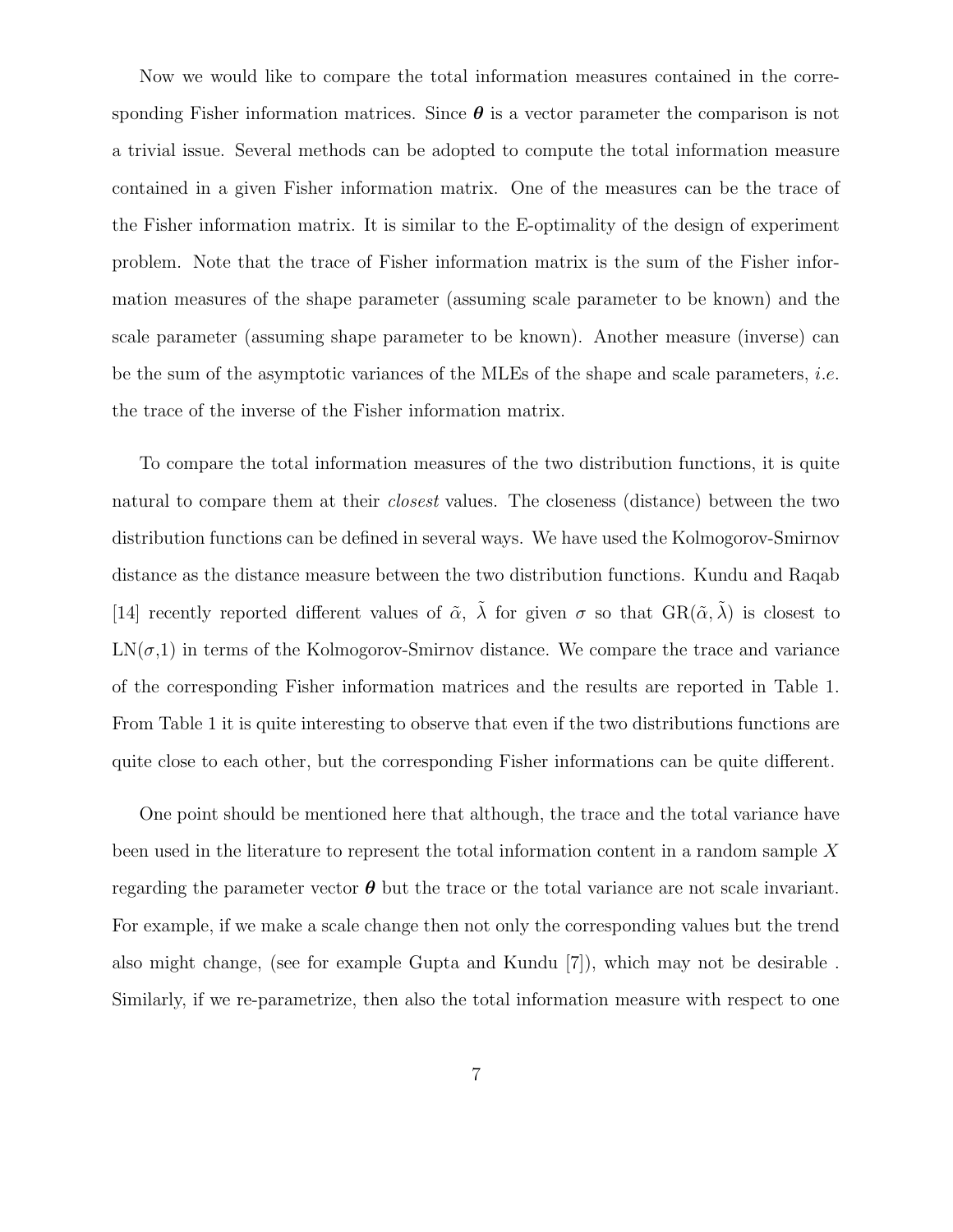| $\sigma^2$ | $\tilde{\alpha}$ |       | Trace | Trace  | Total Var | Total Var  |
|------------|------------------|-------|-------|--------|-----------|------------|
|            |                  |       | (GR)  | (LN)   | (GR)      | $(\rm LN)$ |
| 0.10       | 3.285            | 1.255 | 6.904 | 30.419 | 30.043    | 0.150      |
| 0.15       | 2.065            | 1.068 | 6.746 | 20.031 | 10.030    | 0.225      |
| 0.20       | 1.518            | 0.933 | 7.037 | 15.014 | 4.916     | 0.300      |
| 0.25       | 1.207            | 0.828 | 7.571 | 12.000 | 2.938     | 0.375      |
| 0.30       | 1.003            | 0.742 | 8.281 | 10.026 | 1.961     | 0.449      |
| 0.35       | 0.861            | 0.671 | 9.126 | 8.618  | 1.417     | 0.522      |

Table 1: The traces and variances of the Fisher information matrices of  $\text{GR}(\tilde{\alpha}, \tilde{\lambda})$  and  $LN(\sigma,1)$ .

set of parameters might be different than the other set. Moreover, although  $\alpha$ ,  $\lambda$  and  $\sigma$ ,  $\beta$  are the shape and scale parameters of the GR and log-normal distributions respectively, but the parameters may not characterize the same features of the corresponding distributions. It is more reasonable to identify the same feature of both distributions. Instead of the individual shape and scale parameters, some function of the parameters may be more appropriate in this respect. For example the corresponding percentile points represent a common feature. Therefore, comparing the asymptotic variance of the corresponding percentile estimators is more meaningful, see for example Gupta and Kundu [7]. They are scale invariant and they maintain the trend also. It may be mentioned that similar measure has been considered to find the Fisher information content in a censoring scheme and hence to find the optimal censoring scheme, see for example Zhang and Meeker [23], Ng et al. [17], Kundu [12, 13] or Banerjee and Kundu [3].

The p-th  $(0 < p < 1)$  percentile points of the  $\text{GR}(\alpha, \lambda)$  and  $\text{LN}(\sigma, \beta)$  distributions are

$$
p_{GE}(\alpha, \lambda) = \frac{1}{\lambda} \left[ -\ln(1 - p^{\frac{1}{\alpha}}) \right]^{\frac{1}{2}}
$$
 and  $p_{LN}(\sigma, \beta) = \beta e^{\sigma \Phi^{-1}(p)}$ ,

respectively. The asymptotic variances of the  $p$ -th percentile estimators of the GR and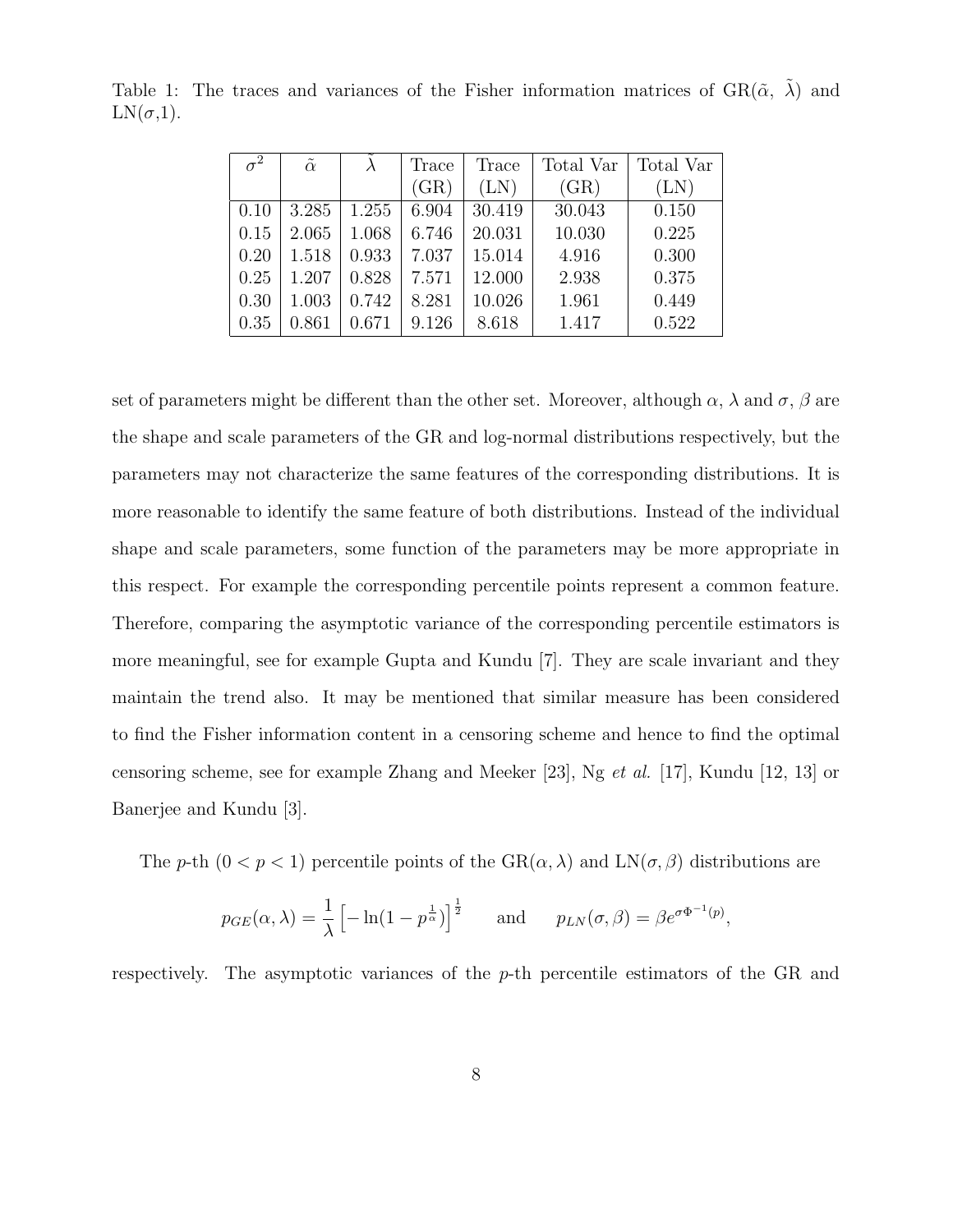log-normal distributions are

$$
V_{GR}(p) = \left[\frac{\partial p_{GR}}{\partial \alpha}, \frac{\partial p_{GR}}{\partial \lambda}\right] \begin{bmatrix} f_{11G} & f_{12G} \\ f_{21G} & f_{22G} \end{bmatrix}^{-1} \begin{bmatrix} \frac{\partial p_{GR}}{\partial \alpha} \\ \frac{\partial p_{GR}}{\partial \lambda} \end{bmatrix}
$$

and

$$
V_{LN}(p) = \left[\frac{\partial p_{LN}}{\sigma \beta}, \frac{\partial p_{LN}}{\sigma \beta}\right] \begin{bmatrix} f_{11L} & f_{12L} \\ f_{21L} & f_{22L} \end{bmatrix}^{-1} \begin{bmatrix} \frac{\partial p_{LN}}{\partial \sigma} \\ \frac{\partial p_{LN}}{\partial \beta} \end{bmatrix}
$$

respectively. Now to compare the information measures of the two distributions the asymptotic variances of the median or 99% percentile estimators may be considered. Using the idea of Gupta and Kundu [7] we propose to compare

$$
AV_{GR,W} = \int_0^1 V_{GR}(p)dW(p) \quad \text{and} \quad AV_{LN,W} = \int_0^1 V_{LN}(p)dW(p) \tag{14}
$$

here  $W(\cdot) \geq 0$  is a weight function such that

$$
\int_0^1 dW(p) = 1.
$$

Note the above criterion is a more general criterion than the criterion proposed by Gupta and Kundu [7]. The choice of  $W(\cdot)$  depends on the problem at hand. For example if we are interested to compare the variances of the median estimators, then  $W(\cdot)$  can be chosen as a point mass at 0.5. If we are interested about the average asymptotic variance of all the percentile point estimators, then the choice of  $W(p) = 1$ , for all  $0 < p < 1$ . Similarly, if we are interested about the central portion of the distribution or toward the tail,  $W(\cdot)$  can be chosen accordingly. We have computed  $AV_{GR,W}$  and  $AV_{LN,W}$  for different  $W(\cdot)$  and the results are reported in Table 2.

#### 4 Fisher Information Matrix: Censored Sample

In this section first we provide the Fisher information matrix for the GR distribution and then for the log-normal distribution. Let us denote  $I_M(\theta; T_1, T_2)$ ,  $I_R(\theta; T_2)$  and  $I_L(\theta; T_1)$  for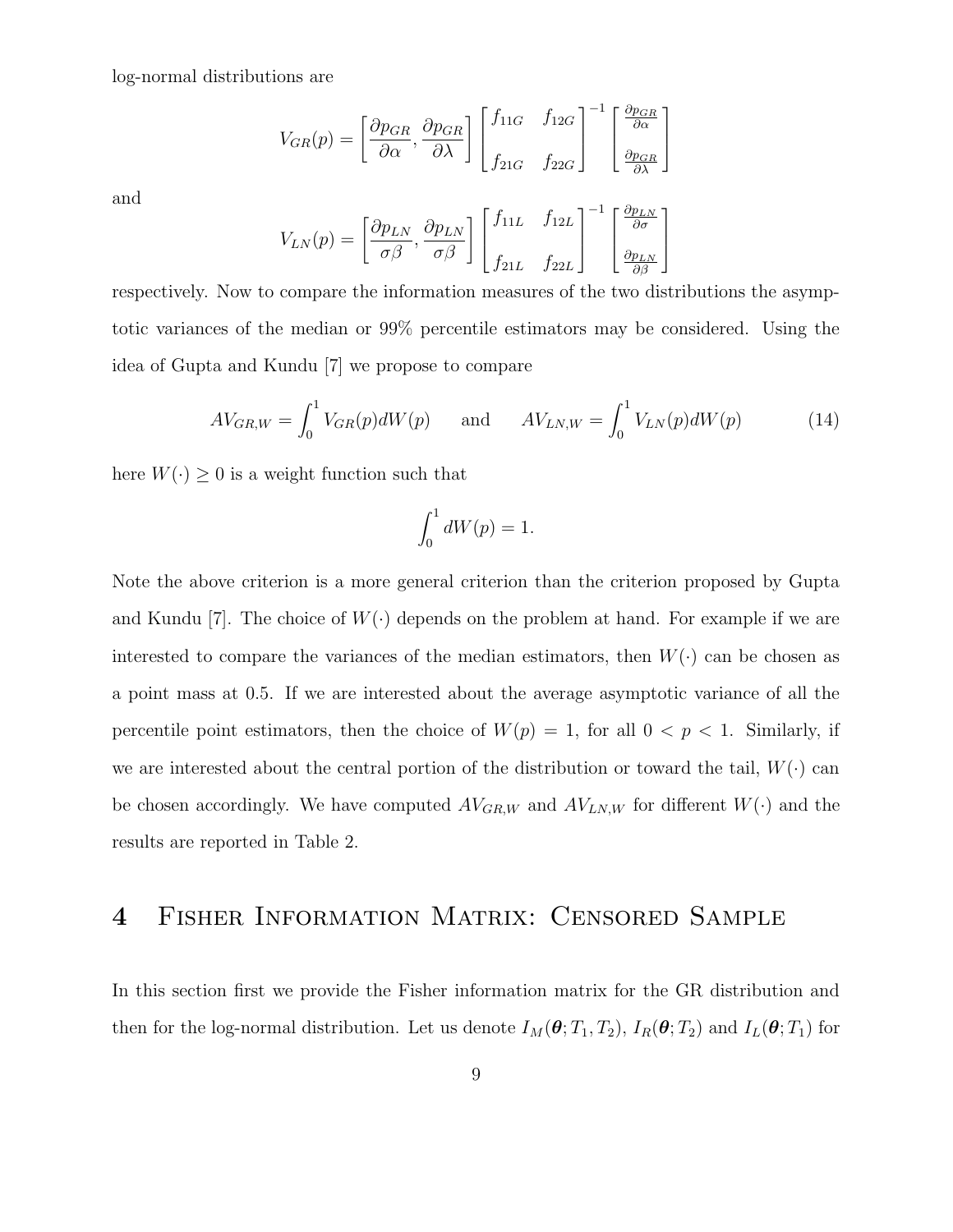Table 2: The asymptotic variances of the 5-th percentile estimators, median estimators, 95 th percentile estimators, the average asymptotic variances over all percentile estimators are reported for  $LN(\sigma, 1)$  and  $GR(\tilde{\alpha}, \lambda)$ 

| $\sigma^2 \rightarrow$  | 0.10  | 0.15  | 0.20  | 0.25  | 0.30  | 0.35  |
|-------------------------|-------|-------|-------|-------|-------|-------|
|                         |       |       |       |       |       |       |
| $V_{GR}(0.05)$          | 0.026 | 0.054 | 0.082 | 0.106 | 0.122 | 0.131 |
| $V_{LN}(0.05)$          | 0.083 | 0.099 | 0.108 | 0.113 | 0.116 | 0.117 |
|                         |       |       |       |       |       |       |
| $V_{GR}(0.5)$           | 0.017 | 0.043 | 0.078 | 0.123 | 0.179 | 0.246 |
| $V_{LN}(0.5)$           | 0.099 | 0.150 | 0.199 | 0.250 | 0.299 | 0.348 |
|                         |       |       |       |       |       |       |
| $V_{GR}(0.95)$          | 0.064 | 0.160 | 0.302 | 0.496 | 0.751 | 1.070 |
| $V_{LN}(0.95)$          | 0.667 | 1.264 | 2.055 | 3.061 | 4.278 | 5.734 |
|                         |       |       |       |       |       |       |
| $\int_0^1 V_{GR}(p) dp$ | 0.028 | 0.067 | 0.121 | 0.190 | 0.276 | 0.379 |
| $\int_0^1 V_{LN}(p) dp$ | 0.207 | 0.362 | 0.562 | 0.818 | 1.130 | 1.513 |

the GR distribution by

$$
I_{MG}(\boldsymbol{\theta}; T_1, T_2) = \begin{bmatrix} a_{11G} & a_{12G} \\ a_{21G} & a_{22G} \end{bmatrix}, \quad I_{RG}(\boldsymbol{\theta}; T_2) = \begin{bmatrix} b_{11G} & b_{12G} \\ b_{21G} & b_{22G} \end{bmatrix}, \quad I_{LG}(\boldsymbol{\theta}; T_1) = \begin{bmatrix} c_{11G} & c_{12G} \\ c_{21G} & c_{22G} \end{bmatrix}
$$

respectively. Note that for  $p_1 = \left(1 - e^{-(\lambda T_1)^2}\right)^{\alpha}$  and  $p_2 = \left(1 - e^{-(\lambda T_2)^2}\right)^{\alpha}$ , we have

$$
a_{11G} = \frac{1}{\alpha^2} \int_{p_1}^{p_2} (1 + \ln y)^2 dy = \frac{1}{\alpha^2} \left[ p_2 (1 + (\ln p_2)^2) - p_1 (1 + (\ln p_1)^2) \right]
$$
  
\n
$$
a_{22G} = \frac{4}{\lambda^2} \int_{p_1}^{p_2} \eta^2(y) dy
$$
  
\n
$$
a_{12G} = a_{21G} = \frac{2}{\alpha \lambda} \int_{p_1}^{p_2} \left( 1 + \frac{\ln y^{\frac{1}{\alpha}}}{\alpha} \right) \eta(y) dy,
$$
  
\n
$$
b_{11G} = \frac{p_2^2 (\ln p_2)^2}{\alpha^2 (1 - p_2)}
$$
  
\n
$$
b_{22G} = \frac{4\alpha^2}{\lambda^2 (1 - p_2)} p_2^{\frac{2\alpha - 2}{\alpha}} (1 - p_2^{1/\alpha})^2 \left( -\ln(1 - p_2^{1/\alpha}) \right)^2
$$
  
\n
$$
b_{12G} = b_{21G} = \frac{2}{\lambda (1 - p_2)} p_2^{\frac{2\alpha - 1}{\alpha}} (\ln p_2) (1 - p_2^{1/\alpha}) \left( -\ln(1 - p_2^{1/\alpha}) \right)
$$
  
\n
$$
c_{11G} = \frac{1}{\alpha^2} p_1 (\ln p_1)^2
$$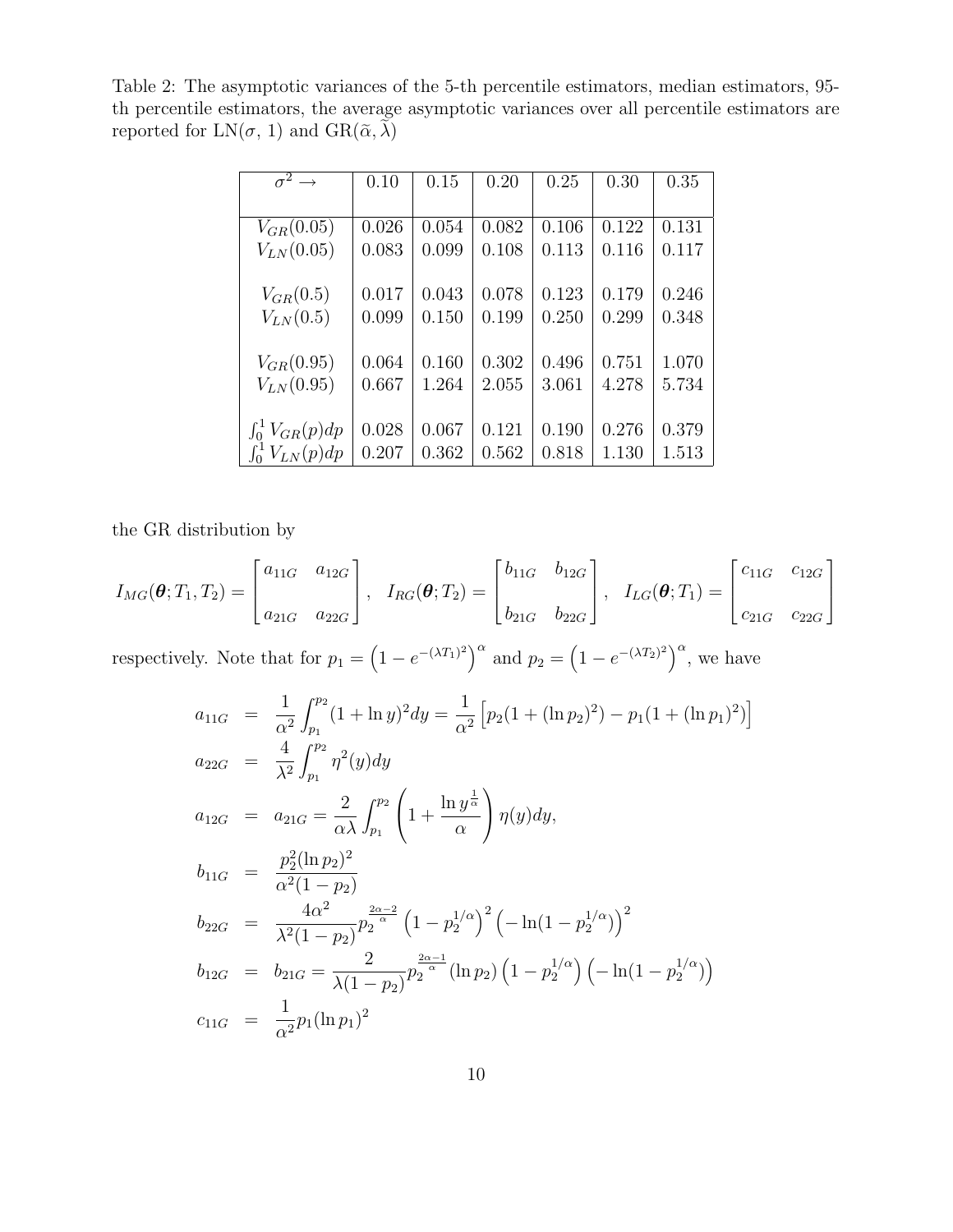$$
c_{22G} = \frac{4\alpha^2}{\lambda^2} p_1^{\frac{2\alpha-2}{\alpha}} \left(1 - p_1^{1/\alpha}\right)^2 \left(-\ln(1 - p_1^{1/\alpha})\right)^2
$$
  

$$
c_{12G} = c_{21G} = \frac{2}{\lambda} p_1^{\frac{\alpha-1}{\alpha}} (\ln p_1) \left(1 - p_1^{1/\alpha}\right) \left(-\ln(1 - p_1^{1/\alpha})\right)
$$

Similarly, let us denote the  $I_M(\theta; T_1, T_2)$ ,  $I_R(\theta; T_2)$  and  $I_L(\theta; T_1)$  matrices for the log-normal distribution by

.

$$
I_{ML}(\boldsymbol{\theta}; T_1, T_2) = \begin{bmatrix} a_{11L} & a_{12L} \\ a_{21L} & a_{22L} \end{bmatrix}, I_{RL}(\boldsymbol{\theta}; T_2) = \begin{bmatrix} b_{11L} & b_{12L} \\ b_{21L} & b_{22L} \end{bmatrix}, I_{LL}(\boldsymbol{\theta}; T_1) = \begin{bmatrix} c_{11L} & c_{12L} \\ c_{21L} & c_{22L} \end{bmatrix}
$$

respectively.

If 
$$
F_{LN}(T_1; \sigma, \beta) = \Phi\left(\frac{\ln T_1 - \ln \beta}{\sigma}\right) = p_1
$$
 and  $F_{LN}(T_2; \sigma, \beta) = \Phi\left(\frac{\ln T_2 - \ln \beta}{\sigma}\right) = p_2$ ,

then

$$
a_{11L} = \frac{1}{\sigma^2} \int_{\Phi^{-1}(p_1)}^{\Phi^{-1}(p_2)} (1 - y^2)^2 \phi(y) dy,
$$
  
\n
$$
a_{22L} = \frac{1}{\beta^2 \sigma^2} \int_{\Phi^{-1}(p_1)}^{\Phi^{-1}(p_2)} y^2 \phi(y) dy,
$$
  
\n
$$
a_{12L} = a_{21L} = \frac{1}{\beta \sigma^2} \int_{\Phi^{-1}(p_1)}^{\Phi^{-1}(p_2)} (y^2 - 1) y \phi(y) dy,
$$
  
\n
$$
b_{11L} = \frac{1}{(1 - p_2) \sigma^2} \left[ \phi \left( \Phi^{-1}(p_2) \right) \right]^2 \left( \Phi^{-1}(p_2) \right)^2
$$
  
\n
$$
b_{22L} = \frac{1}{\beta^2 (1 - p_2) \sigma^2} \left[ \phi \left( \Phi^{-1}(p_2) \right) \right]^2
$$
  
\n
$$
b_{12L} = b_{21L} = \frac{1}{\beta (1 - p_2) \sigma^2} \left[ \phi \left( \Phi^{-1}(p_2) \right) \right]^2 \left( \Phi^{-1}(p_2) \right)
$$
  
\n
$$
c_{11L} = \frac{1}{p_1 \sigma^2} \left[ \phi \left( \Phi^{-1}(p_1) \right) \right]^2 \left( \Phi^{-1}(p_1) \right)^2
$$
  
\n
$$
c_{22L} = \frac{1}{\beta^2 p_1 \sigma^2} \left[ \phi \left( \Phi^{-1}(p_1) \right) \right]^2
$$
  
\n
$$
c_{12L} = c_{21L} = \frac{1}{\beta p_1 \sigma^2} \left[ \phi \left( \Phi^{-1}(p_1) \right) \right]^2 \left( \Phi^{-1}(p_1) \right).
$$

It may be observed that as  $p_1\downarrow 0$  and  $p_2\uparrow 1,$  then

$$
a_{11G} \rightarrow f_{11G}, \quad a_{12G} \rightarrow f_{12G}, \quad a_{22G} \rightarrow f_{22G}, \quad a_{11L} \rightarrow f_{11L}, \quad a_{12L} \rightarrow f_{12L}, \quad a_{22L} \rightarrow f_{22L}.
$$

Some of the interesting points can be observed by comparing the two Fisher information matrices. First of all in both cases, it is observed that for fixed scale parameter, the Fisher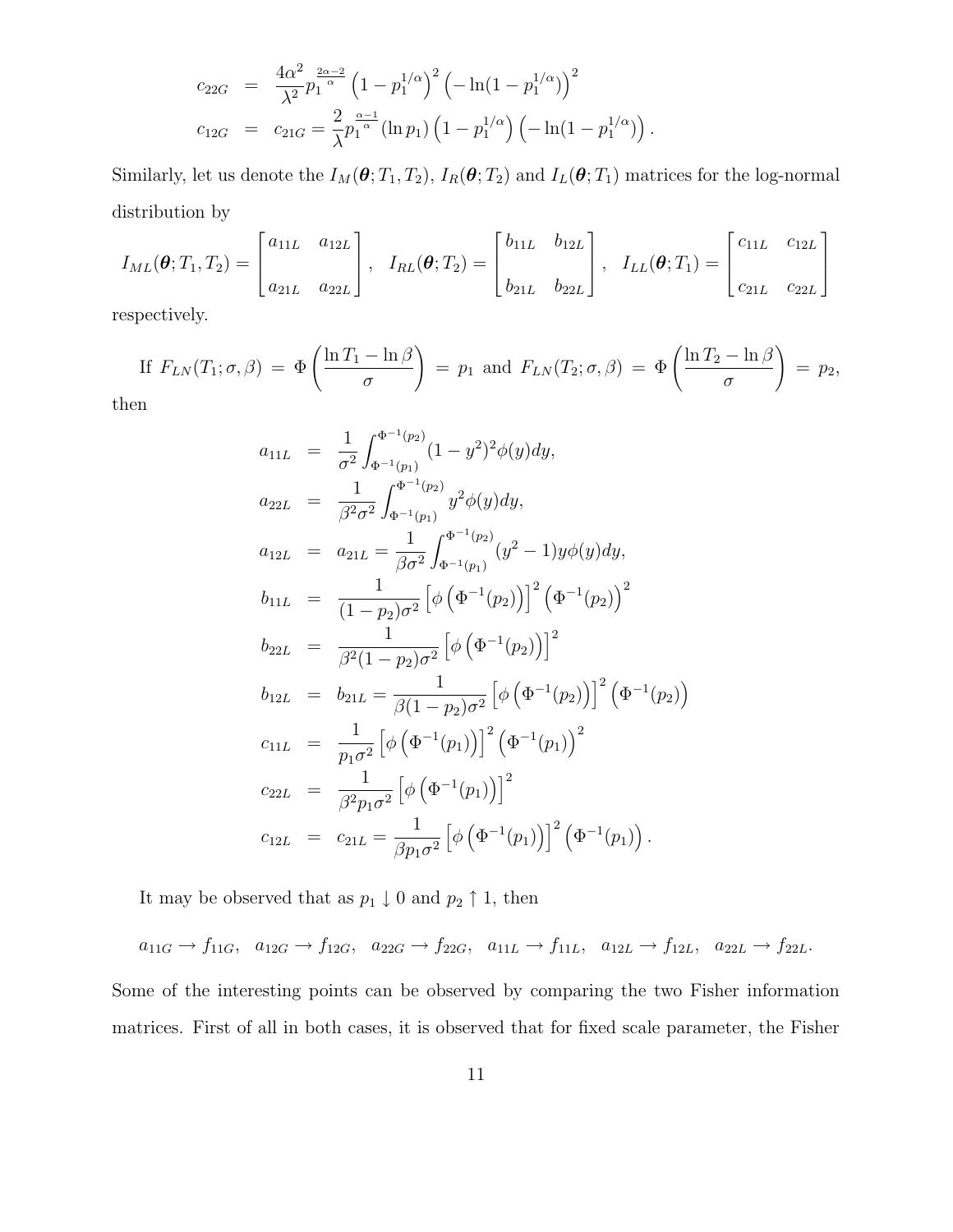information of the shape parameter is inversely proportional to its square and both of them are independent of the corresponding scale parameters. In both the cases the Fisher information of the scale parameters are also inversely proportional to its square, but they depend on the corresponding shape parameters also.

Now we would like to see which portion of the distribution contain the maximum information of the corresponding shape and scale parameters. For the log-normal distribution from the shapes of  $(1 - y^2)^2 \phi(y)$  and  $y^2 \phi(y)$ , it can be easily seen that the maximum information of the parameters are to wards the ends. Therefore, if  $p_1 = 1-p_2$ , then both the left and right censored data containing the same Fisher information about the shape and scale parameters for the log-normal distribution.

For GR distribution, from the behavior of  $(1+\ln y)^2$ , it is clear that the Fisher information regarding the shape parameter is more on the left tail of the data than on the right tail. For the scale parameter, from the behavior of  $\eta^2(y)$ , it can be seen that the Fisher information of the scale parameter depends on the values of the shape parameter  $\alpha$ . It is also observed that more Fisher information is to wards the right tail than left tail for all values of the shape parameter.

For illustrative purposes, we have presented the total Fisher information of the log-normal and GR distributions for three different censoring schemes, namely Scheme 1:  $p_1 = 0.0, p_2$  $= 0.7$ , Scheme 2:  $p_1 = 0.15$ ,  $p_2 = 0.85$ , Scheme 3:  $p_1 = 0.30$ ,  $p_2 = 1.0$ . Note that Scheme 1, Scheme 2 and Scheme 3 represent left censored, interval censored and right censored respectively. The results are reported in Table 3.

Now we would like to discuss the loss of information due to truncation in one parameter, when the other parameter is known. In all these discussions, it is assumed that  $p_1$  and  $p_2$ are fixed. First let us consider the GR distribution. If the scale parameter is known, the loss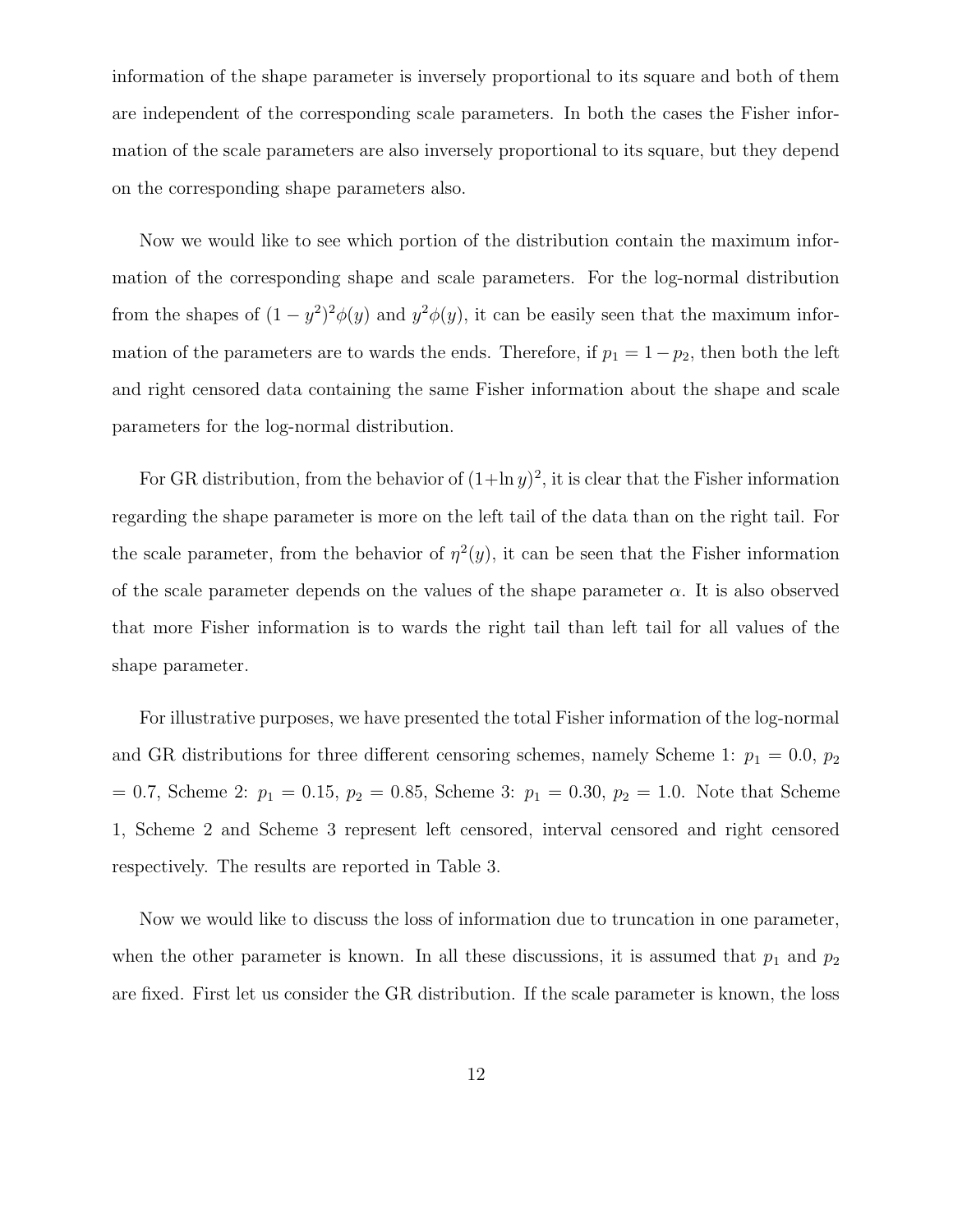| $\overline{\sigma^2}$ | $\tilde{\alpha}$ | $\lambda$ | Scheme         | Trace | Trace  | Total Var | Total Var  |
|-----------------------|------------------|-----------|----------------|-------|--------|-----------|------------|
|                       |                  |           |                | (GR)  | (LN)   | (GR)      | $(\rm LN)$ |
|                       |                  |           | 1              | 5.838 | 17.616 | 40.595    | 0.343      |
| 0.10                  | 3.285            | 1.255     | $\overline{2}$ | 6.382 | 6.231  | 50.829    | 0.702      |
|                       |                  |           | 3              | 6.663 | 17.616 | 63.871    | 0.343      |
|                       |                  |           | 1              | 5.433 | 11.745 | 13.424    | 0.516      |
| 0.15                  | 2.065            | 1.068     | $\overline{2}$ | 6.093 | 4.154  | 16.296    | 1.052      |
|                       |                  |           | 3              | 6.537 | 11.745 | 20.118    | 0.516      |
|                       |                  |           | 1              | 5.457 | 8.803  | 6.627     | 0.688      |
| 0.20                  | 1.518            | 0.933     | $\overline{2}$ | 6.215 | 3.114  | 7.815     | 1.404      |
|                       |                  |           | 3              | 6.794 | 8.803  | 9.471     | 0.688      |
|                       |                  |           | $\mathbf{1}$   | 5.699 | 7.036  | 4.004     | 0.861      |
| 0.25                  | 1.207            | 0.828     | $\overline{2}$ | 6.553 | 2.489  | 4.592     | 1.757      |
|                       |                  |           | 3              | 7.261 | 7.036  | 5.461     | 0.861      |
|                       |                  |           | $\mathbf{1}$   | 6.084 | 5.879  | 2.712     | 1.029      |
| 0.30                  | 1.003            | 0.742     | $\overline{2}$ | 7.036 | 2.079  | 3.026     | 2.103      |
|                       |                  |           | 3              | 7.877 | 5.879  | 3.531     | 1.030      |
|                       |                  |           | 1              | 6.576 | 5.053  | 1.993     | 1.198      |
| 0.35                  | 0.861            | 0.671     | $\overline{2}$ | 7.628 | 1.787  | 2.166     | 2.446      |
|                       |                  |           | 3              | 8.607 | 5.053  | 2.480     | 1.198      |

Table 3: The traces and variances of the Fisher information matrices of  $GR(\tilde{\alpha}, \tilde{\lambda})$  and  $LN(\sigma, 1)$  for three different censoring schemes.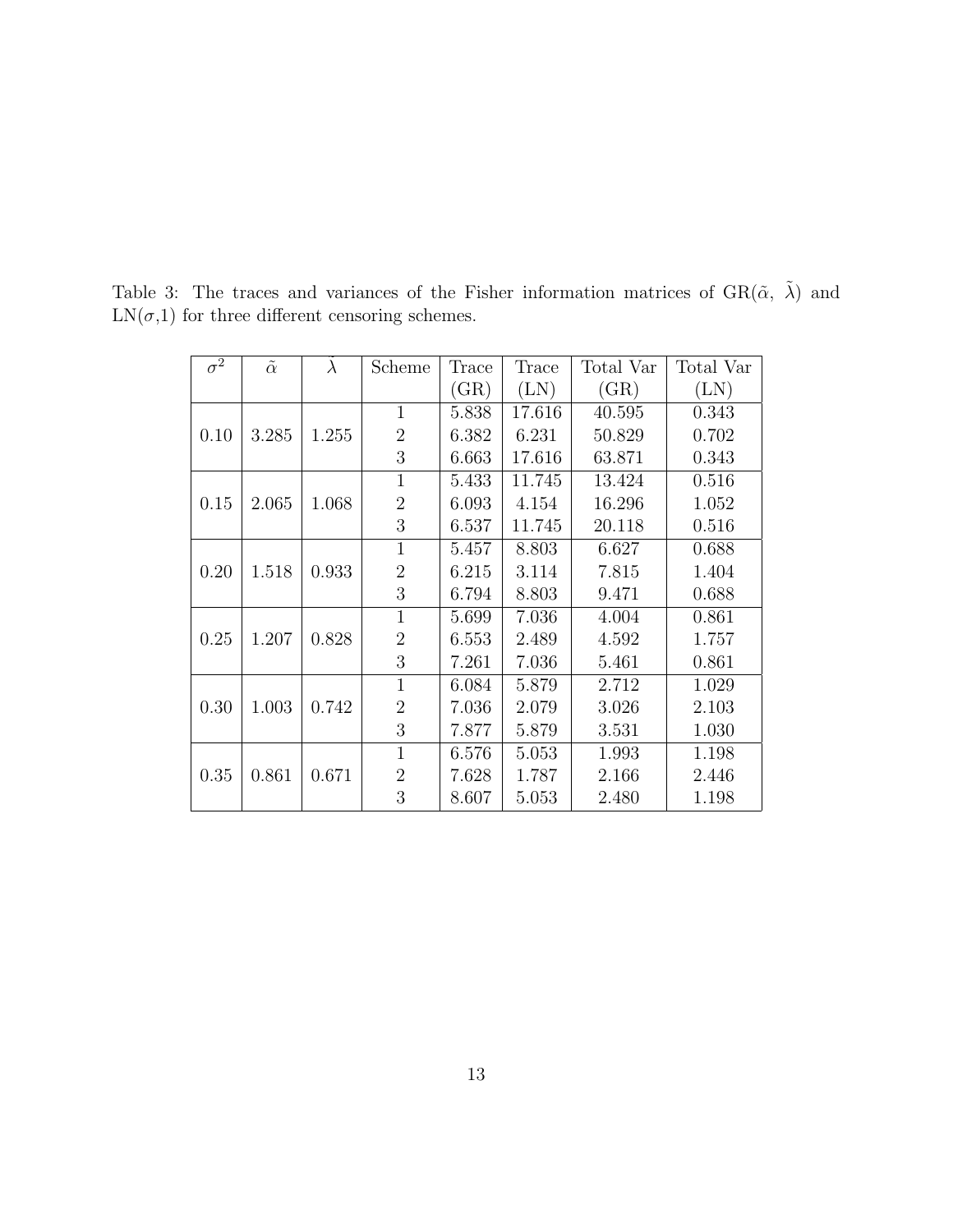of information of the shape parameter is

$$
Loss_G(\alpha) = 1 - \frac{a_{11G} + b_{11G} + c_{11G}}{f_{11G}} = 1 - \left[ p_2 - p_1 + \frac{p_2(\ln p_2)^2}{1 - p_2} \right].
$$
 (15)

Therefore, for fixed  $p_1$  and  $p_2$ , the loss of information is independent of  $\alpha$ . It is interesting to observe that for Scheme 1, Scheme 2 and Scheme 3, the loss of information are 3.0%, 15% and 70% respectively. Therefore, it is clear that the initial portion of the data contains the maximum information of the shape parameter of the GR distribution and it is clear from the behavior of  $(1 + \ln y)^2$  also.

For known shape parameter, the loss of information of the scale parameter is

$$
Loss_G(\lambda) = 1 - \frac{a_{22G} + b_{22G} + c_{22G}}{f_{22G}}
$$
  
= 
$$
1 - \left[ \int_{p_1}^{p_2} \eta^2(y) dy + \frac{\alpha^2}{(1 - p_2)} p_2^{\frac{2\alpha - 2}{\alpha}} \left( 1 - p_2^{1/\alpha} \right)^2 \left( -\ln(1 - p_2^{1/\alpha}) \right)^2 + \alpha^2 p_1^{\frac{2\alpha - 2}{\alpha}} \left( 1 - p_1^{1/\alpha} \right)^2 \left( -\ln(1 - p_1^{1/\alpha}) \right)^2 \right] / \int_0^1 \eta^2(y) dy.
$$
 (16)

Here the function  $\eta(\cdot)$  is defined in (12). In this case even for fixed  $p_1$  and  $p_2$  (16) depends on the shape parameter. It is clear that the loss of information of the scale parameter is quite different than that of the shape parameter.

Now let us discuss the loss of information of the shape or scale parameter, for log-normal distribution. The loss of information of the shape parameter is

$$
Loss_L(\sigma) = 1 - \frac{a_{11L} + b_{11L} + c_{11L}}{f_{11L}}
$$
  
= 
$$
1 - \frac{1}{2} \left[ \int_{\Phi^{-1}(p_1)}^{\Phi^{-1}(p_2)} (1 - y^2)^2 \phi(y) dy + \frac{1}{(1 - p_2)} \left[ \phi \left( \Phi^{-1}(p_2) \right) \right]^2 \left( \Phi^{-1}(p_2) \right)^2 + \frac{1}{p_1} \left[ \phi \left( \Phi^{-1}(p_1) \right) \right]^2 \left( \Phi^{-1}(p_1) \right)^2 \right],
$$
 (17)

and for the scale parameter it is

$$
Loss_L(\beta) = 1 - \frac{a_{22L} + b_{22L} + c_{22L}}{f_{22L}}
$$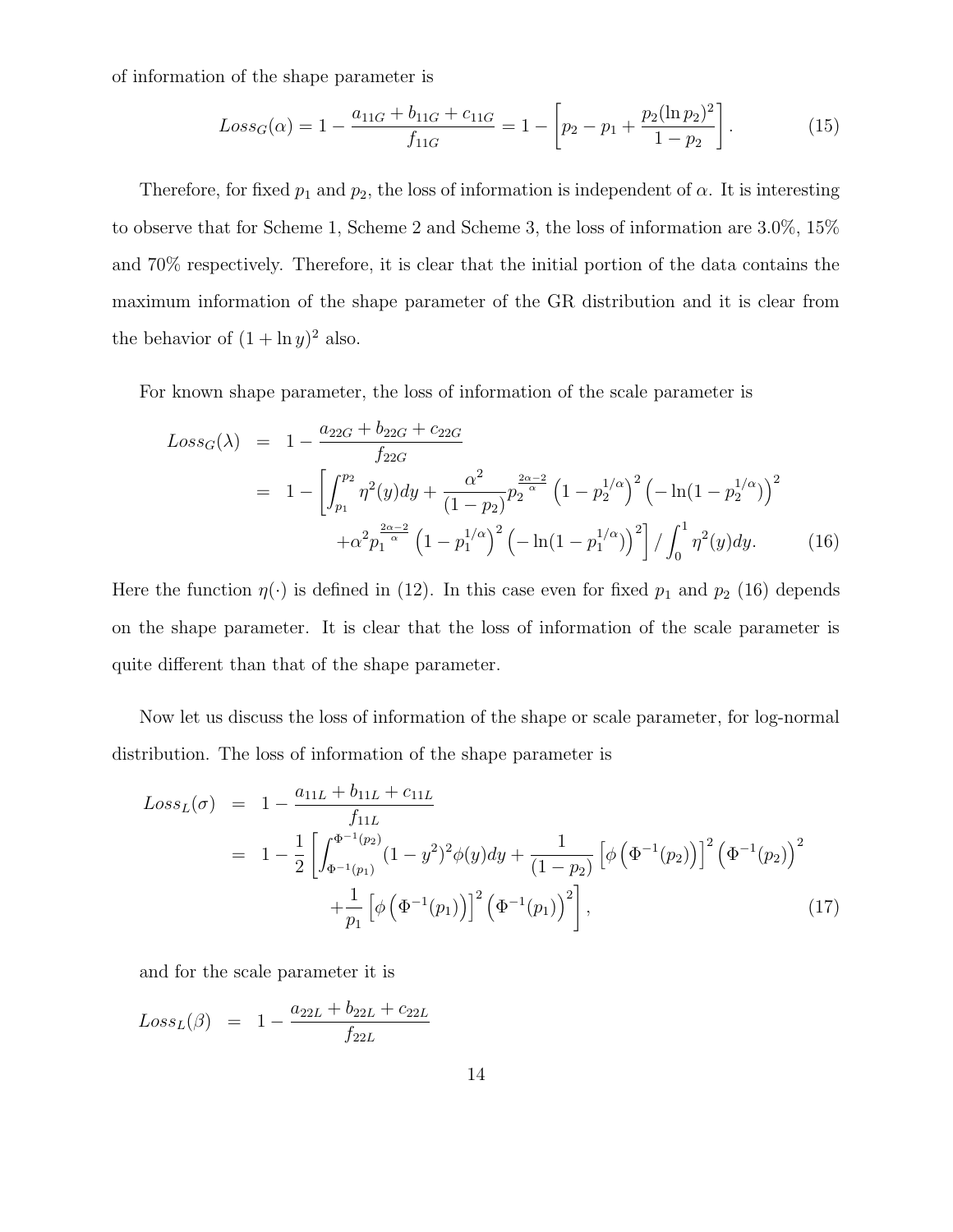$$
= 1 - \left[ \int_{\Phi^{-1}(p_1)}^{\Phi^{-1}(p_2)} y^2 \phi(y) dy + \frac{1}{(1-p_2)} \left[ \phi \left( \Phi^{-1}(p_2) \right) \right]^2 + \frac{1}{p_1} \left[ \phi \left( \Phi^{-1}(p_1) \right) \right]^2 \right] (18)
$$

Both (17) and (18) depend only on  $p_1$  and  $p_2$ . It can be seen that for the shape parameter, the loss of information due to Scheme 1, Scheme 2 and Scheme 3 are 31%, 57% and 31% respectively, whereas for the scale parameter, the corresponding loss of information are 37%, 59% and 37% respectively. Therefore, although for Scheme 2, in both the cases loss of information are quite similar, but for Scheme 1 and Scheme 3, they can be quite different.

#### 5 Data Analysis

In this section we analyze a real data set for illustrative purpose. The data set set was originally obtained from Bjerkedal [4]. The data set represents the survival times of guinea pigs injected with different doses of tubercle bacilli. It is known that guinea pigs have high susceptibility to human tuberculosis and that is why they were used in this study. Here, we are primarily concerned with the animals in the same cage that were under the same regimen. The regimen number is the common logarithm of the number of bacillary units in 0.5 ml. of challenge solution; i.e., regimen 6.6 corresponds to  $4.4 \times 106$  bacillary units per 0.5 ml. (log  $4.4 \times 106 = 6.6$ ). Corresponding to regimen 6.6, there were 72 observations listed below:

12, 15, 22, 24, 24, 32, 32, 33, 34, 38, 38, 43, 44, 48, 52, 53, 54, 54, 55, 56, 57, 58, 58, 59, 60, 60, 60, 60, 61, 62, 63, 65, 65, 67, 68, 70, 70, 72, 73, 75, 76, 76, 81, 83, 84, 85, 87, 91, 95, 96, 98, 99, 109, 110, 121, 127, 129, 131, 143, 146, 146, 175, 175, 211, 233, 258, 258, 263, 297, 341, 341, 376.

The mean, standard deviation and the coefficient of skewness are calculated as 99.82, 80.55 and 1.80, respectively. The skewness measure indicates that the data are positively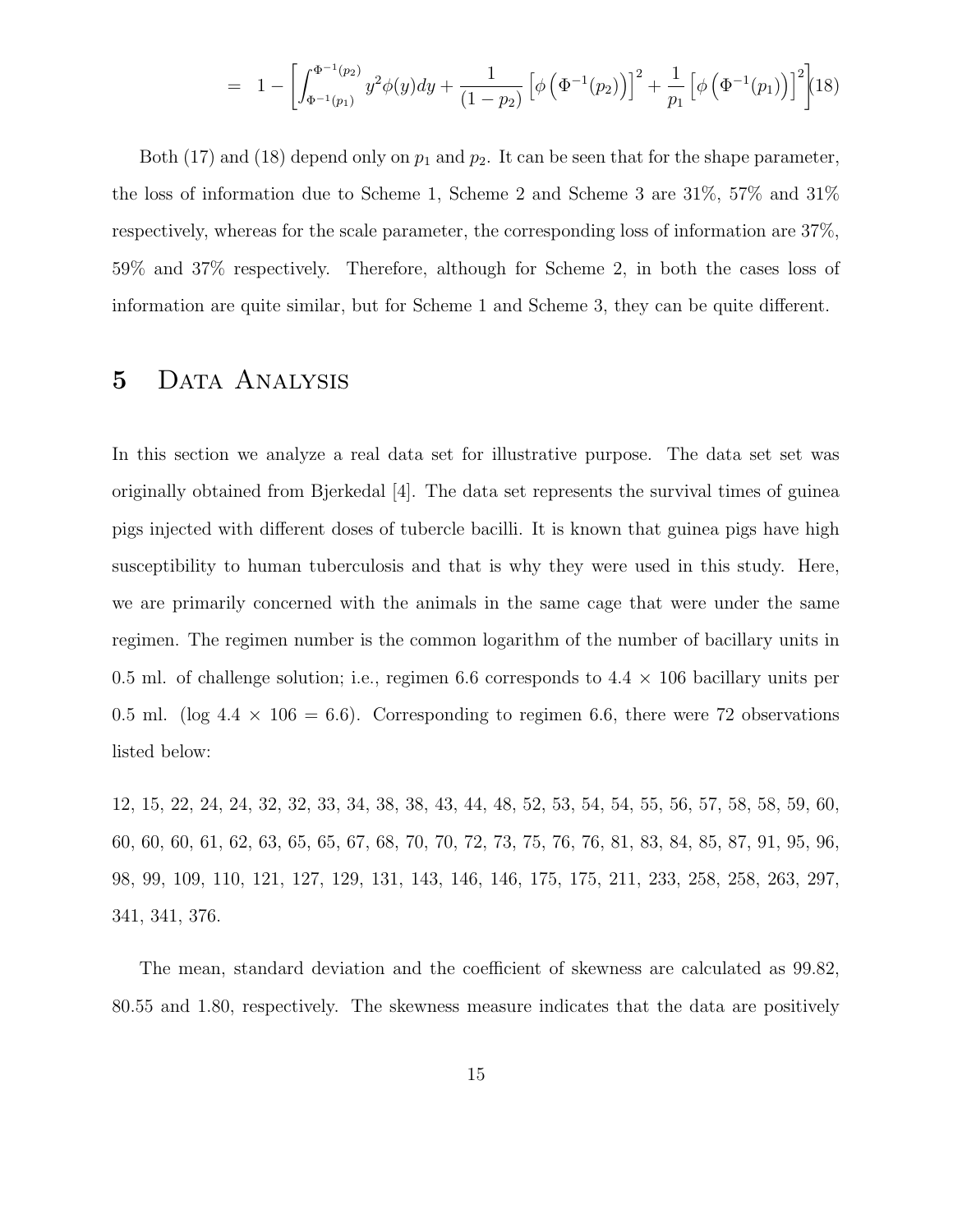skewed. From the observed data we try to obtain an estimate of the shape of the hazard function. A device called scaled TTT transform and its empirical version are relevant in this context. For a family with the survival function  $S(y) = 1 - F(y)$ , the scaled TTT transform, with  $H_F^{-1}(u) =$  $\int F^{-1}(u)$  $\int_0^{\pi}$   $S(y)dy$  defined for  $0 < u < 1$  is  $\phi_F(u) = H_F^{-1}(u)/H_F^{-1}(1)$ . The empirical version of the scaled TTT transform is given by

$$
\phi_n(j/n) = H_n^{-1}(j/n)/H_n^{-1}(1) = \left(\sum_{i=1}^j x_{(i)} + (n-j)x_{(j)}\right)/\left(\sum_{i=1}^j x_{(i)}\right),
$$

here  $j = 1, \ldots, n$  and  $x_{(i)}$  for  $i = 1, \ldots, n$  represent the ith order statistics of a sample of size n. Aarset [1] showed that the scaled TTT transform is convex (concave) if the hazard rate is decreasing (increasing), and for bathtub (unimodal) hazard rates, the scaled TTT transform is first convex (concave) and then concave (convex). We have plotted the empirical version of the scaled TTT transform of the data set in Figure 1. From Figure 1 it is clear that



Figure 1: The plot of the scaled TTT transform of the data set.

the scaled TTT transform is first concave and then convex, therefore it indicates that the the hazard function is unimodal. In this case, both the log-normal and GR can be used to analyze the data.

We standardize the data by dividing each element by the standard deviation of the data. It does not affect the shape parameters in both cases. We obtained the MLEs of the unknown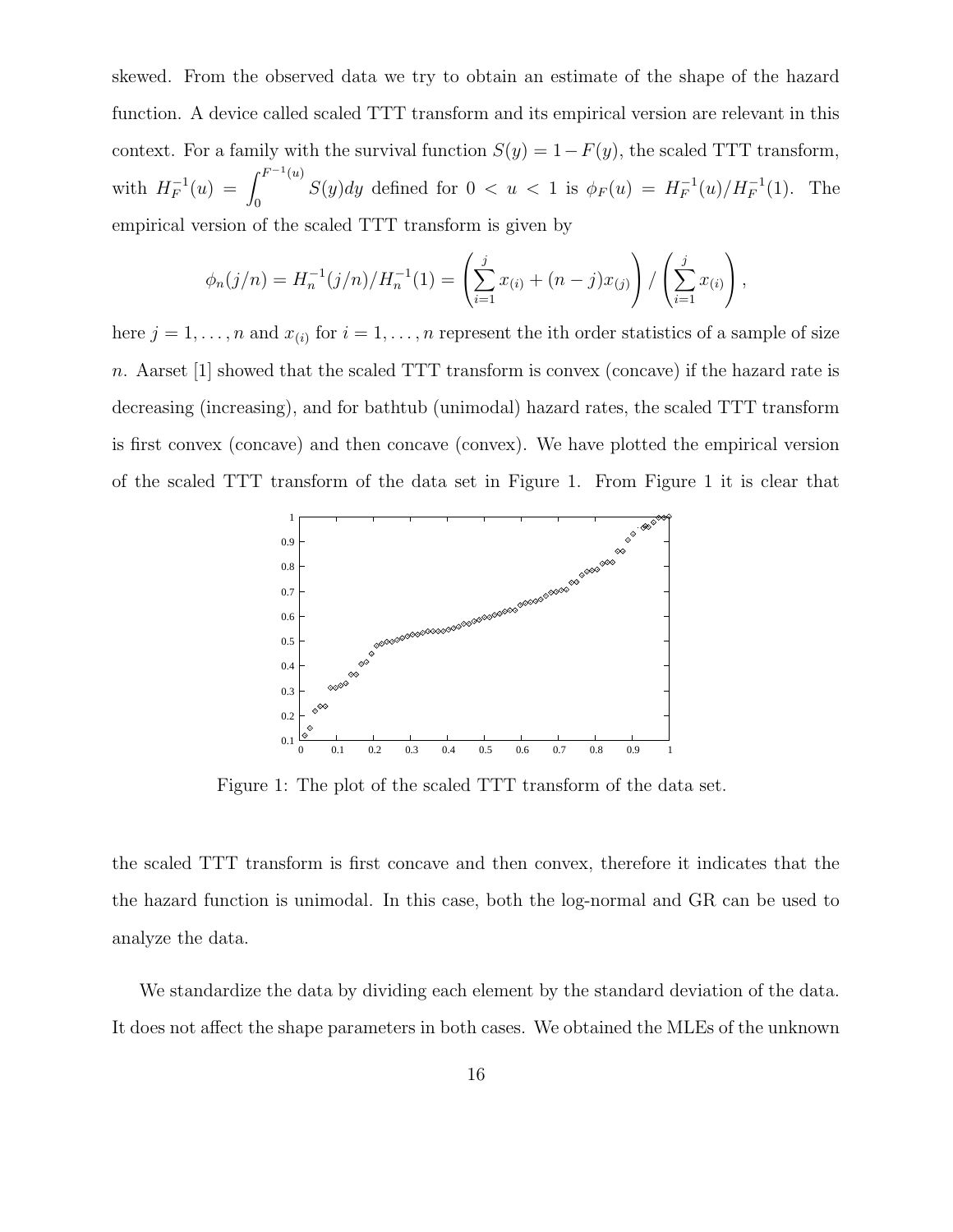parameters as follows:  $\hat{\alpha} = 0.9362$ ,  $\hat{\lambda} = 0.2147$ ,  $\hat{\sigma} = 0.6290$ ,  $\hat{\beta} = 3.3210$ . The difference of the log-likelihood function  $l(GR) - L(LN) = 1.2403$ . The Kolmogorov-Smirnov distance between the empirical distribution function and the fitted GR (log-normal) is 0.097 (0.110) and the corresponding  $p$  value is 0.51 (0.34). Therefore, it is clear that both distributions provide a very good fit to the given data set. The expected Fisher information matrices for the GR and log-normal distributions are

$$
\mathbf{I}_{GR}(\hat{\alpha}, \hat{\lambda}) = \begin{bmatrix} 1.1399 & -6.1307 \\ -6.1307 & 81.8826 \end{bmatrix}, \quad \mathbf{I}_{LN}(\hat{\sigma}, \hat{\beta}) = \begin{bmatrix} 5.0551 & 0.0 \\ 0.0 & 0.2292 \end{bmatrix}.
$$

Based on the above information matrices, it is clear that the Fisher information of the shape parameter of GR is less than that of the log-normal distribution whereas for the scale parameter it is the opposite. But if we compare the total information measure (trace or determinant), then GR parameters have more information than the log-normal parameters. Now let us look at the variance (inverse of the information) of the  $p$ -th percentile estimators for both distributions for different values of  $p$ . It is clear from Figure 2 that the informa-



Figure 2: The variances of the p-th percentile estimators for log-normal and GR distribution for different values of p

tion content of the unknown parameters for GR distribution is more than the log-normal distribution.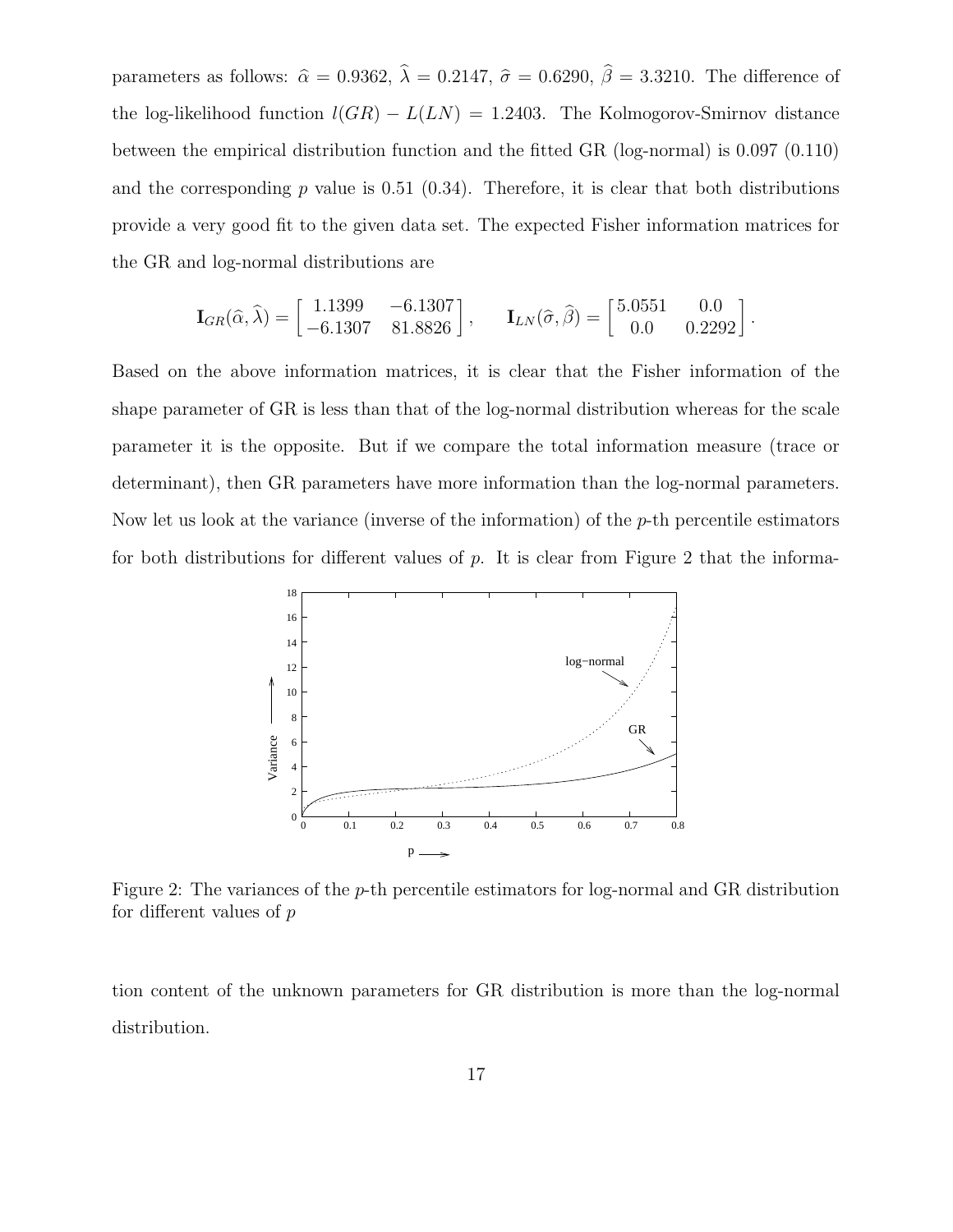Now let us look at the case when the data are censored. For illustrative purpose, we are assuming that  $p_1 = 0.1$  and  $p_2 = 0.9$ . Based on the censored sample the expected Fisher information matrices for the GR and log-normal distributions are

$$
\mathbf{I}_{GR}(\hat{\alpha}, \hat{\lambda}) = \begin{bmatrix} 1.0267 & -6.0836 \\ -6.0836 & 73.2409 \end{bmatrix}, \quad \mathbf{I}_{LN}(\hat{\sigma}, \hat{\beta}) = \begin{bmatrix} 2.7786 & 0.0039 \\ 0.0039 & 0.1763 \end{bmatrix}.
$$

respectively. For comparison purposes we have plotted the asymptotic variances of the  $p$ -th percentile estimators for both the complete and censored samples in Figure 3. From Figure



Figure 3: The variances of the p-th percentile estimators for log-normal, GR distribution for different values of p and for both complete and censored samples.

3 it is clear that the loss of information due to truncation for log-normal is much more than GR.

The main aim of this example is to point out that unless we have a very good knowledge about the underlying distribution, drawing inferences about the percentile points can be quite misleading. It is observed that even if two distributions fit the data very well (none of them can be rejected using any standard statistical tests) and the other characteristics (hazard function) also match reasonably well but the asymptotic variances of the percentile estimators based on two different distributions can be quite different. Therefore, in a situation like this some prior information may be used to choose the appropriate model. If no prior information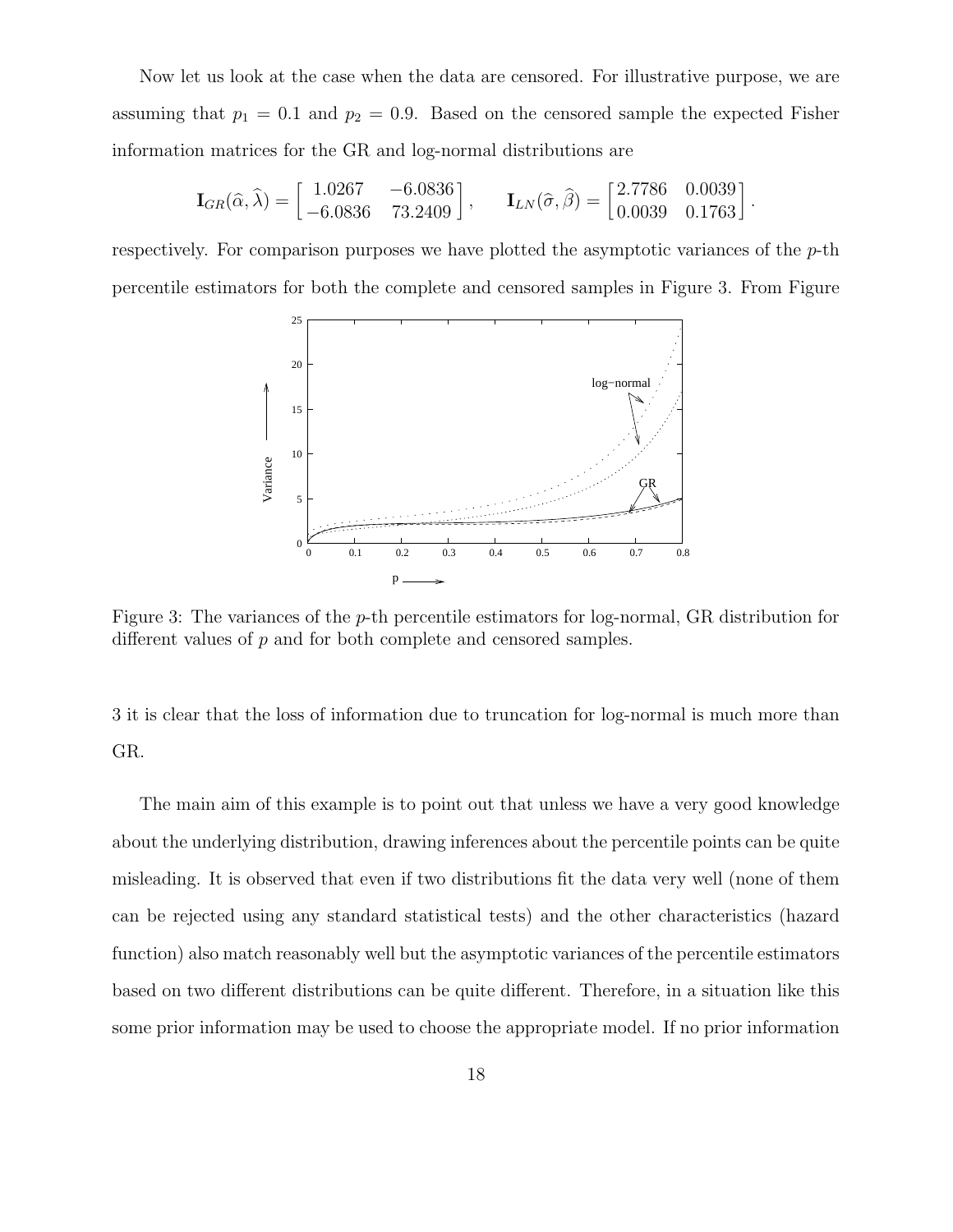is available, we suggest to use the non-parametric method to draw inference of the tail behavior of the underlying distribution, rather than any parametric method. More work is needed in this direction.

#### **6** CONCLUSIONS

In this paper we compute and compare the information measures of two closely related distributions, namely log-normal and generalized Rayleigh distributions. We compare their Fisher information measures for complete and truncated samples. It is observed that although the two distribution functions match very well for certain ranges of the parameter values and they can be almost indistinguishable, the total information measures or the loss of information of the two distributions can be very different, which is quite counter intuitive.

#### ACKNOWLEDGEMENTS:

The authors would like to thank two reviewers for their valuable comments and also the editor Prof. Robert G. Aykroyd for his encouragements.

### **APPENDIX**

$$
f_{12G} = f_{21G} = -4\alpha\lambda^3 \int_0^\infty x^3 e^{-2(\lambda x)^2} \left(1 - e^{-(\lambda x)^2}\right)^{\alpha - 2} dx
$$
  
\n
$$
= \frac{2\alpha}{\lambda} B(2, \alpha - 1) \left(\psi(2) - \psi(\alpha + 1)\right)
$$
  
\n
$$
f_{22G} = \frac{2}{\lambda^2} \left\{-1 + \psi(1) - \psi(\alpha + 1) - \alpha(\alpha - 1) \int_0^1 \frac{y \ln y}{(1 - y)^{2 - \alpha}} \left(1 + 2\alpha \ln y + \frac{2y}{(1 - y)}\right) dy\right\}
$$
  
\nif  $0 < \alpha \le 1$   
\n
$$
= \frac{2}{\lambda^2} \left\{-1 + \psi(1) - \psi(\alpha + 1) - 2\alpha \left( [\psi(2) - \psi(\alpha + 1)]^2 + \psi'(2) - \psi'(\alpha + 1) \right) \right\}
$$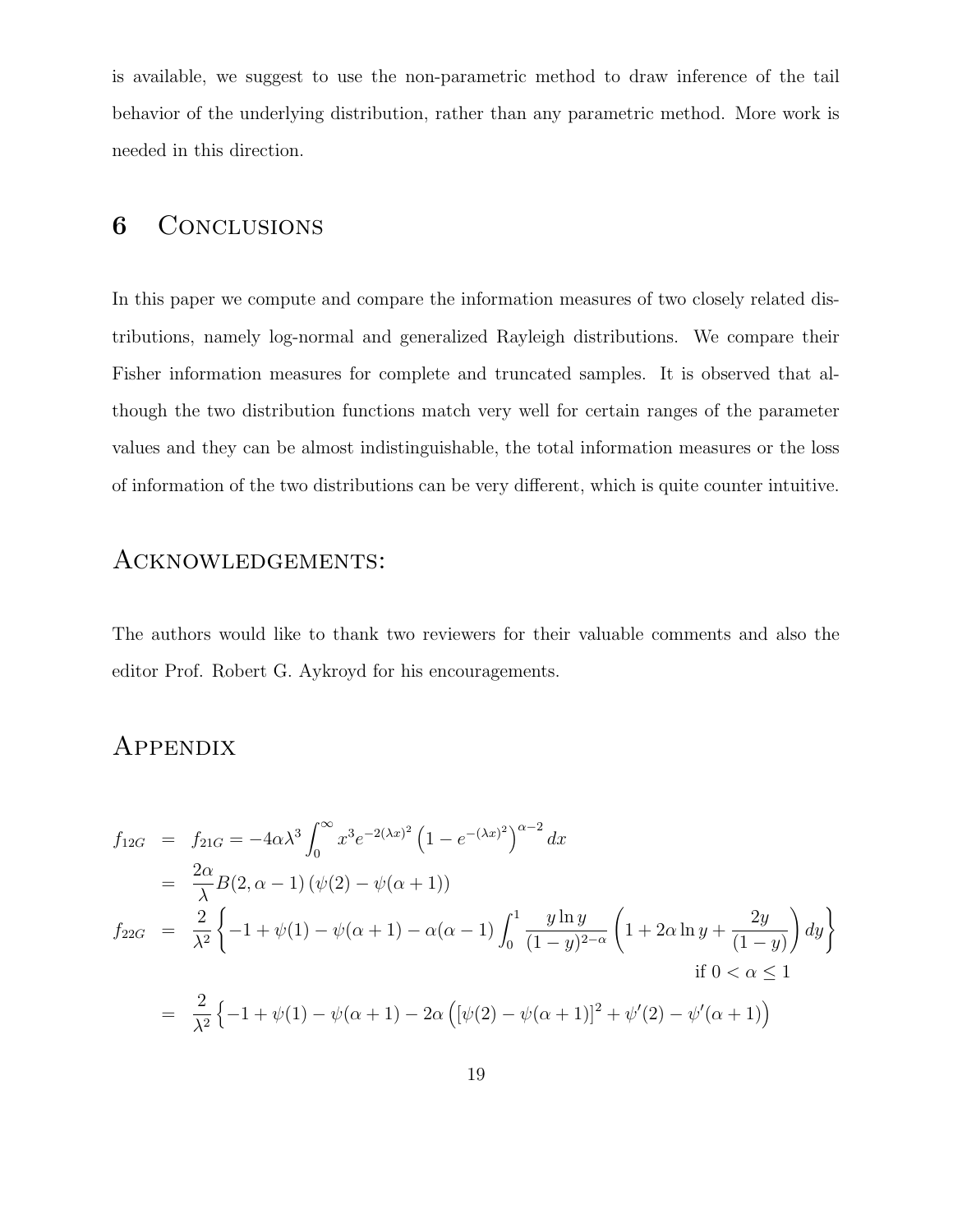$$
(\psi(2) - \psi(\alpha + 1)) + 2\alpha(\alpha - 1) \int_0^1 \frac{y^2 (\ln y)^2}{(1 - y)^{3 - \alpha}} dy \qquad \text{if} \quad 1 \le \alpha < 2,
$$
  
=  $\frac{2}{\lambda^2} \{-1 + \psi(1) - \psi(\alpha + 1) - 2\alpha \left( [(\psi(2) - \psi(\alpha + 1)]^2 + \psi'(2) - \psi'(\alpha + 1) \right) + (\psi(2) - \psi(\alpha + 1)) - \frac{4}{\alpha - 2} \left( [\psi(3) - \psi(\alpha + 1)]^2 + \psi'(3) - \psi'(\alpha + 1) \right) \right\}$   
if  $\alpha > 2$ .

Here  $B(a, b) =$  $\Gamma(a)\Gamma(b)$  $\Gamma(a+b)$ , the Beta function,  $\psi(x) =$ d  $\frac{d}{dx}$  ln  $\Gamma(x)$  and  $\psi'(x) =$ d  $\frac{d}{dx}\psi(x)$  are the digamma and polygamma functions respectively.

## References

- [1] Aarset, M. V. (1987), "How to identify a bathtub hazard rate", IEEE Transactions on Reliability, vol. 36, 106 - 108.
- [2] Ahmad, K.E., Fakhry, M.E. and Jaheen, Z.F. (1997), "Empirical Bayes estimation of  $P(X \le Y)$  and characterization of Burr Type X model", *Journal of Statistical Planning* and Inference, vol. 64, 297 - 308.
- [3] Banerjee, A. and Kundu, D. (2008), " Inference based on Type-II hybrid censored data from Weibull distribution", IEEE Transactions on Reliability, vol. 57, 369 - 378.
- [4] Bjerkedal, T. (1960), "Acquisition of resistance in guinea pigs infected with different doses of virulent tubercle bacilli", American Journal of Hygiene, vol. 72, 130-148.
- [5] Efron, B. and Johnstone, I. (1990), "Fisher information in terms of the hazard function", Annals of Statistics, vol. 18, 38 - 62.
- [6] Gertsbakh, I. (1995), "On the Fisher information in type I censored and quantile response data", Statistics and Probability Letters, vol. 23, 297 - 306.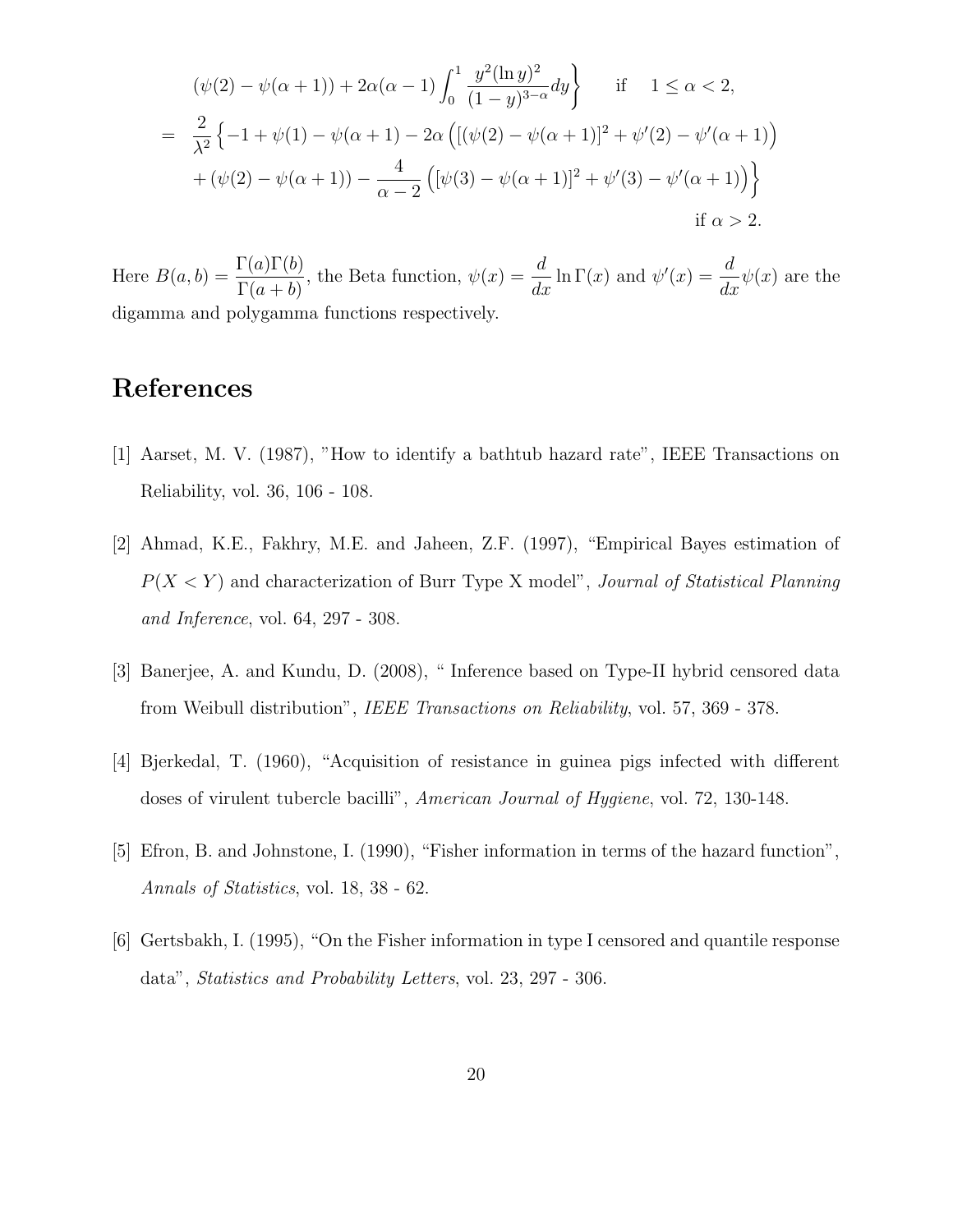- [7] Gupta, R.D. and Kundu, D. (2006), "On the comparison of Fisher information of the Weibull and GE distributions", *Journal of Statistical Planning and Inference*, Vol. 136, 3130-3144.
- [8] Gupta, R.D., Gupta, R.C. and Sankaran, P.G. (2004), "Some characterization results based on factorization of the (reversed) hazard rate function", Communications in Statistics - Theory and Methods, vol. 33, 3009 - 3031.
- [9] Jaheen, Z.F. (1995), "Bayesian approach to prediction with outliers from the Burr Type X model", Microelectronic Reliability, vol. 35, 45 - 47.
- [10] Jaheen, Z.F. (1996), "Bayesian estimation of the reliability and failure rate functions of the Burr Type X model", Journal of the Applied Statistical Sciences, vol. 3, 281 - 288.
- [11] Johnson, N.L., Kotz, S. and Balakrishnan, N. (1995), Continuous Univariate Distribution Vol. 1, 2nd Ed., New York, Wiley.
- [12] Kundu, D (2007), "On hybrid censored Weibull distribution", Journal of Statistical Planning and Inference, vol. 137, 2127-2142, 2007.
- [13] Kundu, D (2008), "Bayesian inference and life testing plan for Weibull distribution in presence of progressive censoring", Technometrics, vol. 50, 144 - 154.
- [14] Kundu, D. and Raqab, M.Z. (2007), "Discriminating between the log-normal and generalized Rayleigh distribution", Statistics, vol. 41, 505 - 515. 49, 187 - 200.
- [15] Kundu, D. and Raqab, M.Z. (2005), "Generalized Rayleigh distribution; different methods of estimation", Computational Statistics and Data Analysis, vol. 49, 187 - 200.
- [16] Lehmann, E.L. (1991), Theory of Point Estimation, Wiley, New York.
- [17] Ng, H.K.T., Chan, P.S. and Balakrishnan, N. (2004), "Optimal progressive censoring plans for the Weibull distribution", Technometrics, vol. 46, 470 - 481.